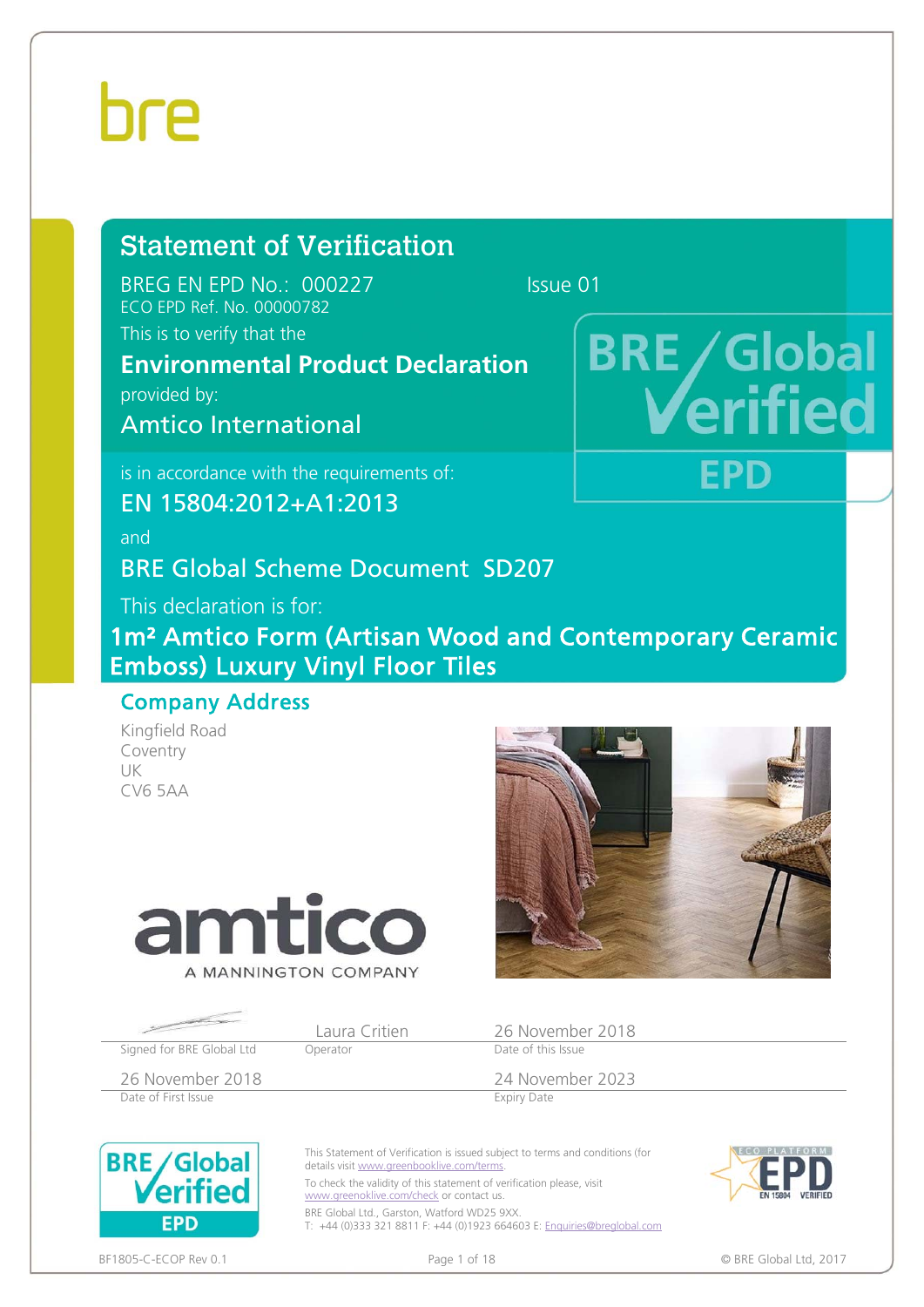# Environmental Product Declaration

# **EPD Number: 000227**

## **General Information**

| <b>EPD Programme Operator</b>                                                                                                                                                                                                                                                                                                                 | <b>Applicable Product Category Rules</b>                                                                                                                      |  |  |  |  |
|-----------------------------------------------------------------------------------------------------------------------------------------------------------------------------------------------------------------------------------------------------------------------------------------------------------------------------------------------|---------------------------------------------------------------------------------------------------------------------------------------------------------------|--|--|--|--|
| <b>BRE Global</b><br>Watford, Herts<br><b>WD25 9XX</b><br>United Kingdom                                                                                                                                                                                                                                                                      | BRE Environmental Profiles 2013 Product Category Rules<br>for Type III environmental product declaration of construction<br>products to EN 15804:2012+A1:2013 |  |  |  |  |
| <b>Commissioner of LCA study</b>                                                                                                                                                                                                                                                                                                              | <b>LCA consultant/Tool</b>                                                                                                                                    |  |  |  |  |
| Amtico International<br>Kingfield Road,<br>Coventry<br>UK.<br>CV6 5AA                                                                                                                                                                                                                                                                         | <b>BRE/LINA</b>                                                                                                                                               |  |  |  |  |
| <b>Declared/Functional Unit</b>                                                                                                                                                                                                                                                                                                               | <b>Applicability/Coverage</b>                                                                                                                                 |  |  |  |  |
| 1m <sup>2</sup> of Amtico Form (Artisan Wood and<br>Contemporary Ceramic Emboss) Luxury Vinyl Floor<br><b>Tiles</b>                                                                                                                                                                                                                           | Product specific                                                                                                                                              |  |  |  |  |
| <b>EPD Type</b>                                                                                                                                                                                                                                                                                                                               | <b>Background database</b>                                                                                                                                    |  |  |  |  |
| Cradle to Gate with options                                                                                                                                                                                                                                                                                                                   | ecoinvent                                                                                                                                                     |  |  |  |  |
|                                                                                                                                                                                                                                                                                                                                               | <b>Demonstration of Verification</b>                                                                                                                          |  |  |  |  |
|                                                                                                                                                                                                                                                                                                                                               | CEN standard EN 15804 serves as the core PCR a                                                                                                                |  |  |  |  |
| $\Box$ Internal                                                                                                                                                                                                                                                                                                                               | Independent verification of the declaration and data according to EN ISO 14025:2010<br>⊠ External                                                             |  |  |  |  |
|                                                                                                                                                                                                                                                                                                                                               | (Where appropriate b)Third party verifier:<br>Nigel Jones                                                                                                     |  |  |  |  |
| a: Product category rules                                                                                                                                                                                                                                                                                                                     | b: Optional for business-to-business communication; mandatory for business-to-consumer communication (see EN ISO 14025:2010, 9.4)                             |  |  |  |  |
|                                                                                                                                                                                                                                                                                                                                               | <b>Comparability</b>                                                                                                                                          |  |  |  |  |
| Environmental product declarations from different programmes may not be comparable if not compliant with<br>EN 15804:2012+A1:2013. Comparability is further dependent on the specific product category rules, system boundaries<br>and allocations, and background data sources. See Clause 5.3 of EN 15804:2012+A1:2013 for further guidance |                                                                                                                                                               |  |  |  |  |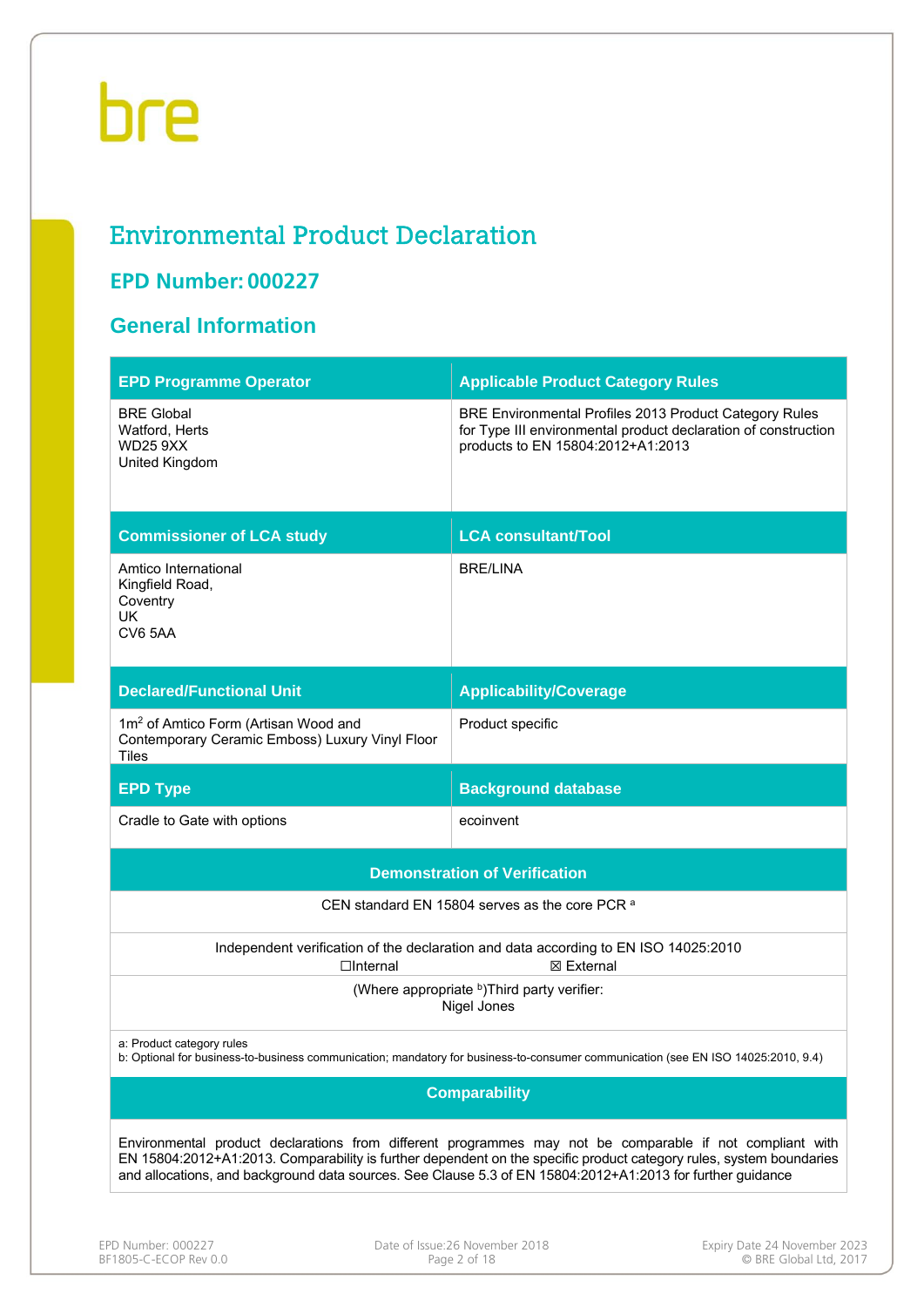#### **Information modules covered**

|                                  |                      |                |                      |                              |           |                                |           | Use stage   |               |                              |                          |                              |                |                     |                | <b>Benefits and</b><br>loads beyond                                                |
|----------------------------------|----------------------|----------------|----------------------|------------------------------|-----------|--------------------------------|-----------|-------------|---------------|------------------------------|--------------------------|------------------------------|----------------|---------------------|----------------|------------------------------------------------------------------------------------|
|                                  | Product              |                |                      | Construction                 |           | Related to the building fabric |           |             |               | <b>Related to</b>            | the building             |                              |                | End-of-life         |                | the system<br>boundary                                                             |
| A <sub>1</sub>                   | A2                   | A <sub>3</sub> | A <sub>4</sub>       | A <sub>5</sub>               | <b>B1</b> | <b>B2</b>                      | <b>B3</b> | <b>B4</b>   | <b>B5</b>     | <b>B6</b>                    | <b>B7</b>                | C <sub>1</sub>               | C <sub>2</sub> | C <sub>3</sub>      | C <sub>4</sub> | D                                                                                  |
| <b>Addns</b><br>materials<br>Raw | Transport            | Manufacturing  | site<br>Transport to | Construction<br>Installation | 9se       | Maintenance                    | Repair    | Replacement | Refurbishment | energy<br>Operational<br>use | Operational water<br>use | Deconstruction<br>demolition | Transport      | processing<br>Waste | Disposal       | Recycling<br>Recovery<br>potential<br>$\overline{\phantom{a}}$<br>Reuse,<br>and/or |
| ☑                                | $\blacktriangledown$ | ☑              | ☑                    | ☑                            | ▁         | ☑                              | $\Box$    | $\Box$      | $\Box$        | $\Box$                       | ⊏                        | ☑                            | ☑              | ☑                   | ☑              |                                                                                    |

Note: Ticks indicate the Information Modules declared.

#### **Manufacturing site(s)**

Amtico International Kingfield Road **Coventry** United Kingdom CV6 5AA

### **Construction Product**

#### **Product Description**

Amtico Form (Artisan Wood and Contemporary Ceramic Emboss) is a design-led, high-performance luxury vinyl tile collection consisting of 18 products: 12 Woods, and 6 Stone designs. Available in a range of embosses, tile/plank sizes.

Amtico Form (Artisan Wood and Contemporary Ceramic Emboss) can be used in both residential and commercial application.

Amtico Form (Artisan Wood and Contemporary Ceramic Emboss) is a 2.5 mm product with a 0.7 mm wear layer and is classified as per EN ISO 10874 for use in the following areas.

- 1. Class 23, Heavy Domestic
- 2. Class 34, Heavy Commercial
- 3. Class 43, Heavy Light Industrial

Amtico Form (Artisan Wood and Contemporary Ceramic Emboss) products are recommended for use over properly prepared concrete, suspended wood, metal and other suitable substrates.

Amtico Form (Artisan Wood and Contemporary Ceramic Emboss) should only be installed using Amtico Adhesives, all of which are certified as EC1 Plus very low emissions, as defined by the GEV EMICODE scheme.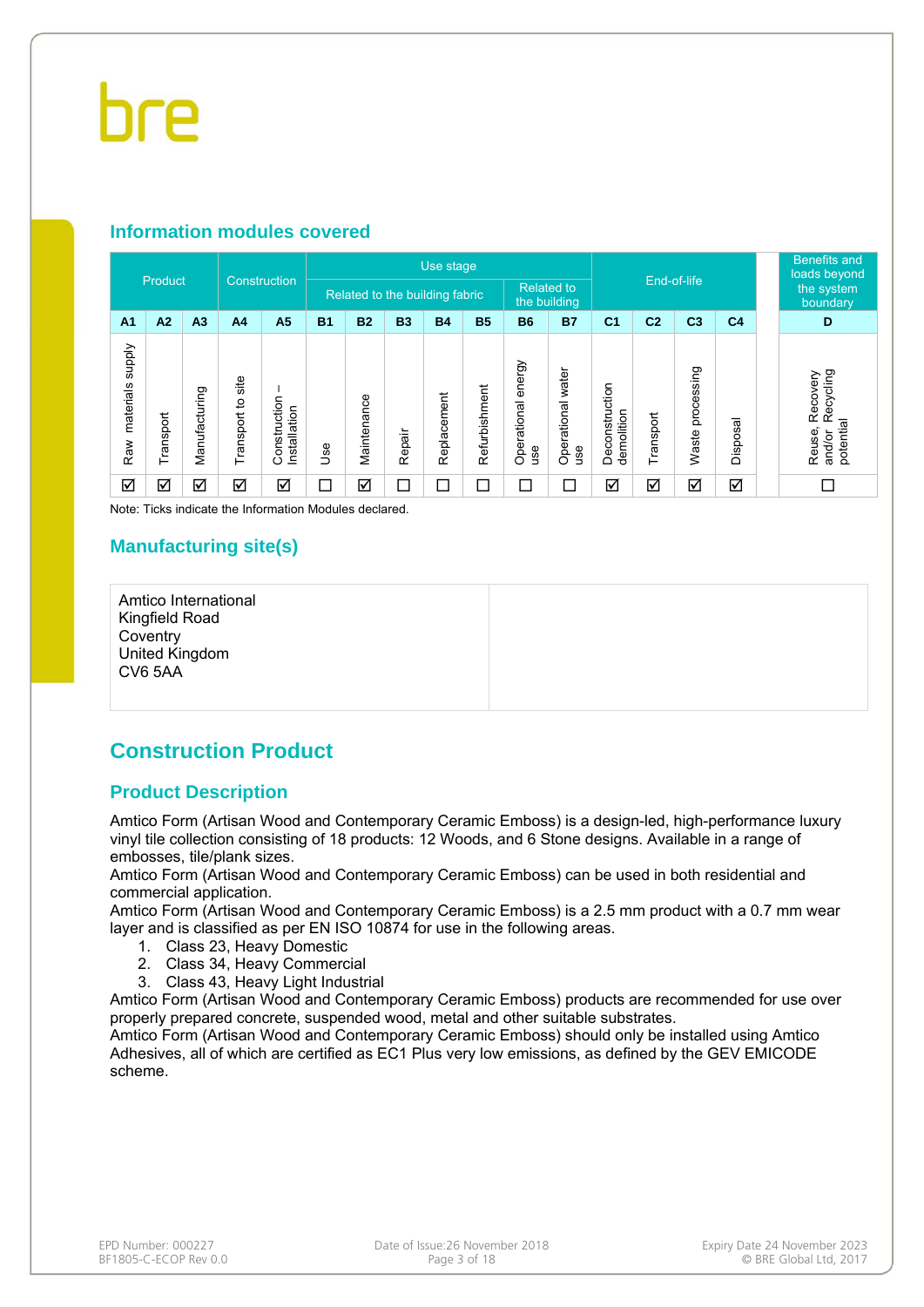### **Technical Information**

| <b>Property</b>                                                                                                                               | <b>Value, Unit</b>         |
|-----------------------------------------------------------------------------------------------------------------------------------------------|----------------------------|
| Usage Classification (EN ISO 10874)                                                                                                           | 23,34,43                   |
| Manufacturing Standard (EN ISO 10582)                                                                                                         | Pass                       |
| Total Thickness (EN ISO 24346)                                                                                                                | 2.5 <sub>mm</sub>          |
| Wear Layer Thickness (EN ISO 24340)                                                                                                           | 0.70mm                     |
| Weight (EN ISO 23997)                                                                                                                         | 3472 $g/m^2$               |
| Abrasion Resistance (EN ISO 10582)                                                                                                            | Type 1                     |
| Residual Indentation (EN ISO 24343-1)                                                                                                         | ≤0.1mm                     |
| Dimensional Stability (EN ISO 23999)                                                                                                          | ≤0.25%                     |
| Dimensional Stability / Curling (EN ISO 23999)                                                                                                | ≤2mm                       |
| Flexibility (EN ISO 24344 Method A)                                                                                                           | Pass                       |
| Slip Resistance (DIN 51130)                                                                                                                   | R <sub>10</sub>            |
| Slip Resistance (EN13893)                                                                                                                     | Class DS                   |
| Chemical Resistance (EN ISO 26987)                                                                                                            | Excellent                  |
| Light Stability (EN ISO 105-B02)                                                                                                              | $\geq 6$                   |
| Flammability / Smoke Emissions (EN 13501-1)                                                                                                   | $Bfl$ s1                   |
| Castor Chair Resistance (Type W) (EN ISO 4918)                                                                                                | Pass                       |
| Impact Sound Reduction (EN ISO 717-2)                                                                                                         | 3dB                        |
| Thermal Resistance EN 12664                                                                                                                   | $0.016$ m <sup>2</sup> K/W |
| Electrostatic Performance ISO 6356                                                                                                            | $≤2kV$                     |
| Emissions (Eurofins Indoor Air Comfort Gold)                                                                                                  | IACG-352-01-01-2018        |
| Emissions (Emissions dans l'air interieur)                                                                                                    | A+                         |
| Amtico Spacia Technical Data Sheet is available on the Amtico website.<br>https://www.amtico.com/commercial/technical/docs/spacia-collection/ |                            |

#### **Main Product Contents**

| <b>Material/Chemical Input</b>    | %     |
|-----------------------------------|-------|
| Urethane Lacquer                  | < 0.5 |
| Polyvinyl chloride                | 48    |
| <b>Plasticisers</b>               | 14    |
| Print                             | 3     |
| Filler                            | 32    |
| <b>Stabilisers &amp; Pigments</b> | < 2.5 |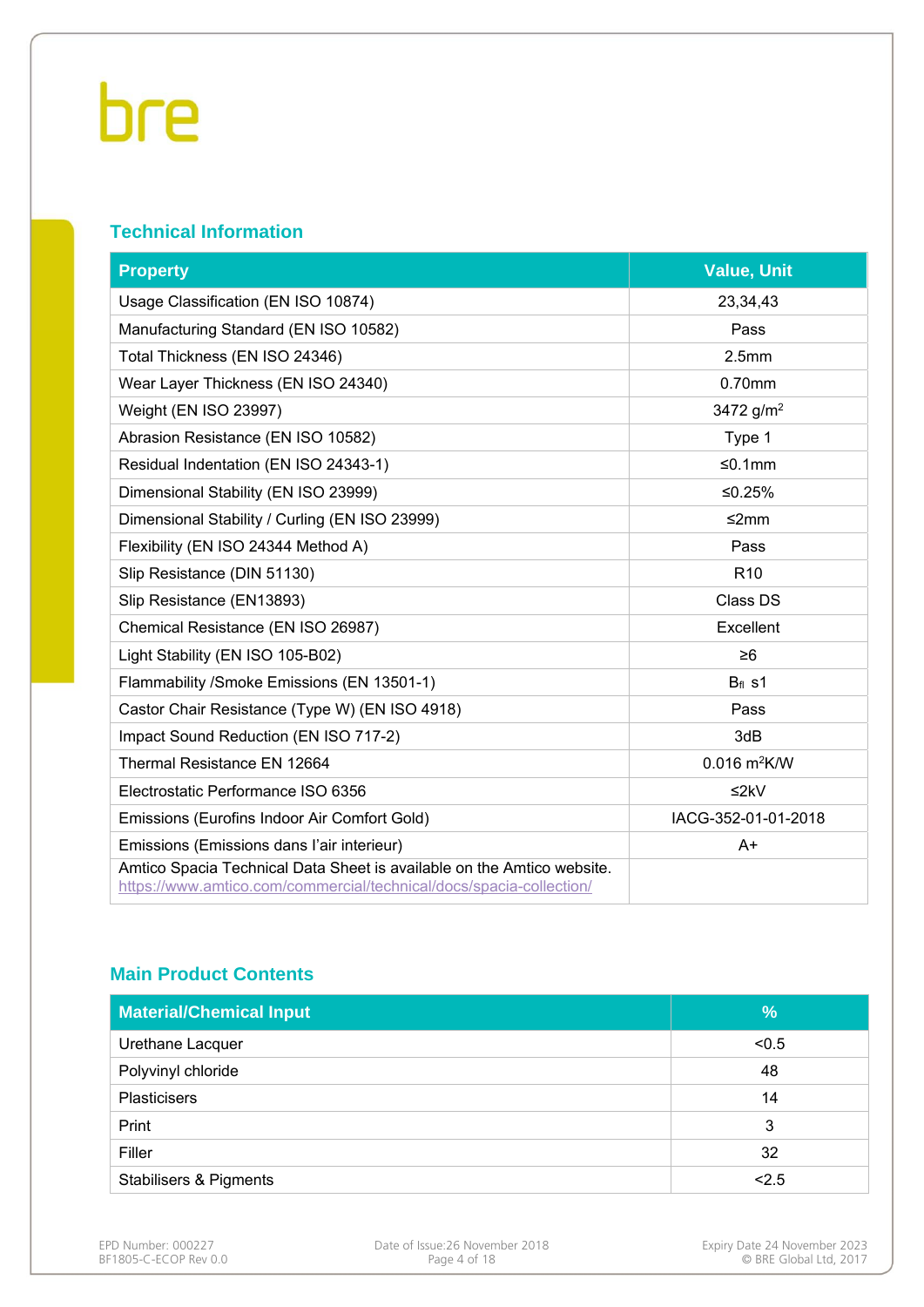#### **Manufacturing Process**

The product is constructed by the thermal lamination of the wear layer, print film and backing plies. The wear layer and backing plies are all manufactured as follows

- 1. Required ply raw materials are initially blended
- 2. The ply blend is then heated and calendered on a mill to produce a ply of the required thickness.
- 3. The plies required to form the end product, along with the print film, are thermally laminated together under pressure, to form the final product.
- 4. The product is then coated with polyurethane, before being cut to size, boxed and dispatched to the customer.

Cutting waste is recycled back into the product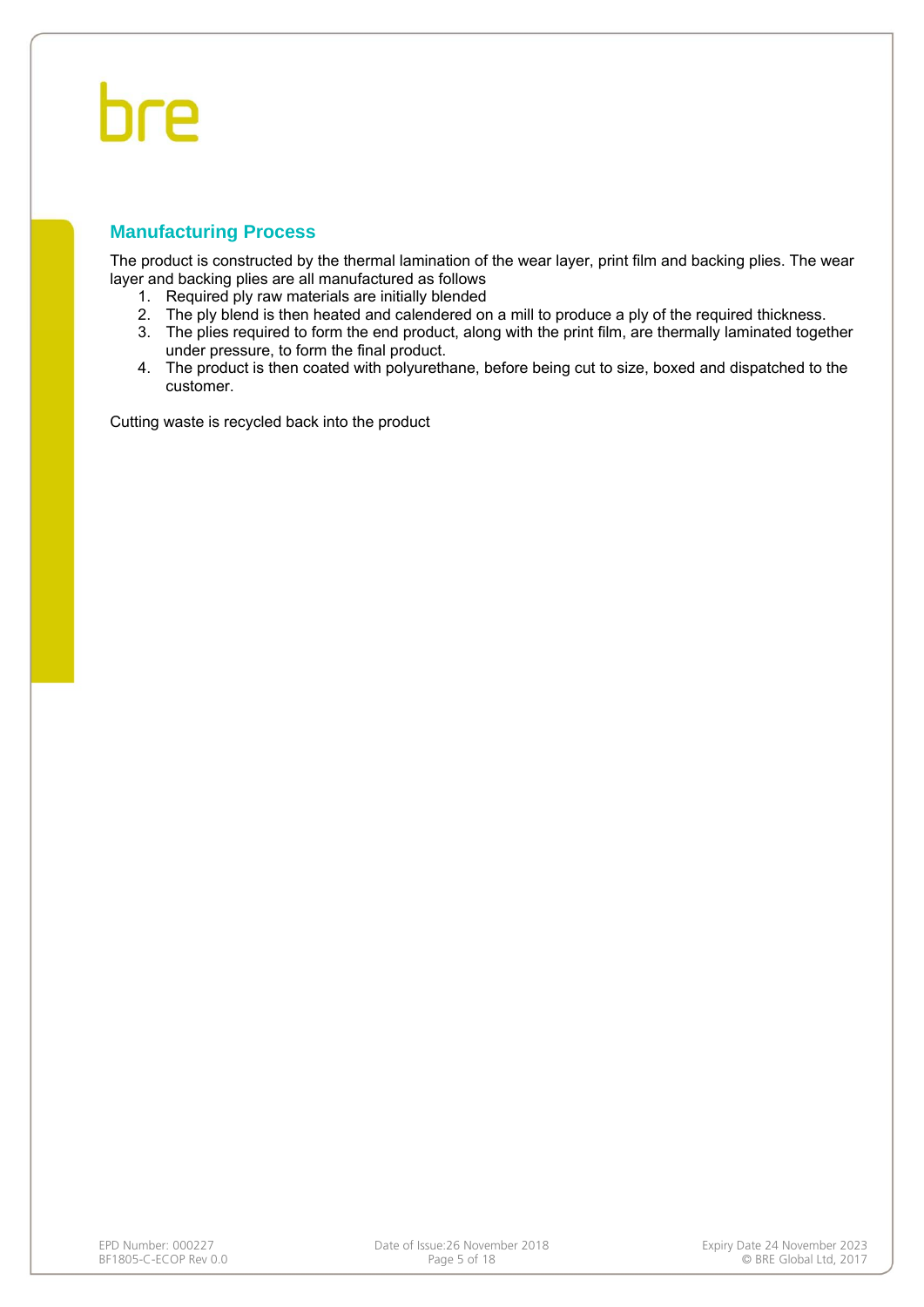

#### **Process flow diagram**

#### **Amtico Production Process Flow Diagram**

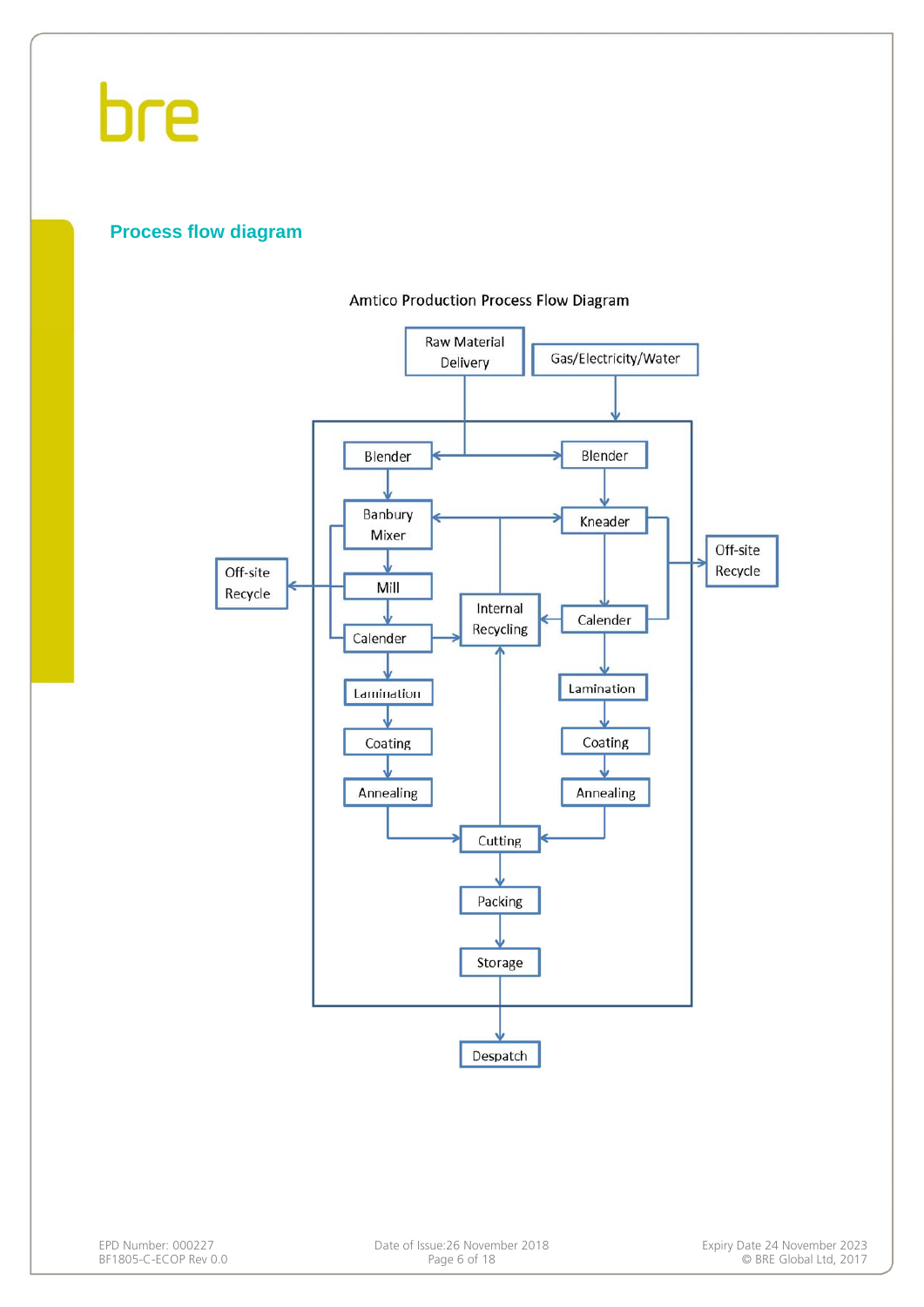### **Construction Installation**

Amtico Form (Artisan Wood and Contemporary Ceramic Emboss) should be bonded with a low emissions adhesive to an appropriately prepared subfloor as detailed in BS8302. Full details on installation can be found at

https://www.amtico.com/media/2215989/amtico-signature-spacia-form-first-assura-installation-guidelines-desin-20170731-02-gb.pdf.

Vinyl installation off cuts can be disposed of via recycling schemes such AgPR, or used in energy recovery or landfilled. Wherever possible it is recommended that products should always be recycled.

#### **Use Information**

#### Emissions

Amtico Form (Artisan Wood and Contemporary Ceramic Emboss) is certified to Eurofins IAC Gold and adheres to the emission requirements of AgBB/DIBt, Belgium, Finnish M1 and is rated as A+ in the French "Emissions dans I'air interieur" scheme.

#### **End of Life**

At the end of the product's life, the flooring is mechanically removed from the subfloor and disposed of by landfill or Incineration/energy recovery. It is assumed that the amount of energy required to remove the floor is 0.03kWh/m2.

It is assumed that 80% of the product will go to landfill, with the remaining 20% being recycled or used in energy recovery schemes. The distance travelled from the demolition site to a disposal site will be no more than 200km.

### **Life Cycle Assessment Calculation Rules**

#### **Declared / Functional unit description**

1m<sup>2</sup> Amtico Form (Artisan Wood and Contemporary Ceramic Emboss) Luxury Vinyl Floor Tiles

#### **System boundary**

Modules A1-A3: Includes raw materials, energy, water and transport processes required to make the product up to the factory gate, as well as production, packaging and general site waste

Module A4: Transport from factory gate to installation site. Distance was calculated as an average based on product sales across UK, Europe, Middle and Far East.

Module A5: Floor installation, including adhesive and disposal of off-cuts and packaging.

Module B2: Electricity, water, cleaning products required to clean and maintain the product for one year.

Module C1: The amount of electricity required to remove a floor. Module C2: Transportation of removed flooring to landfill or energy recovery site. Assumed distance is 200km. Module C3: Waste processing of flooring waste. Module C4: Disposal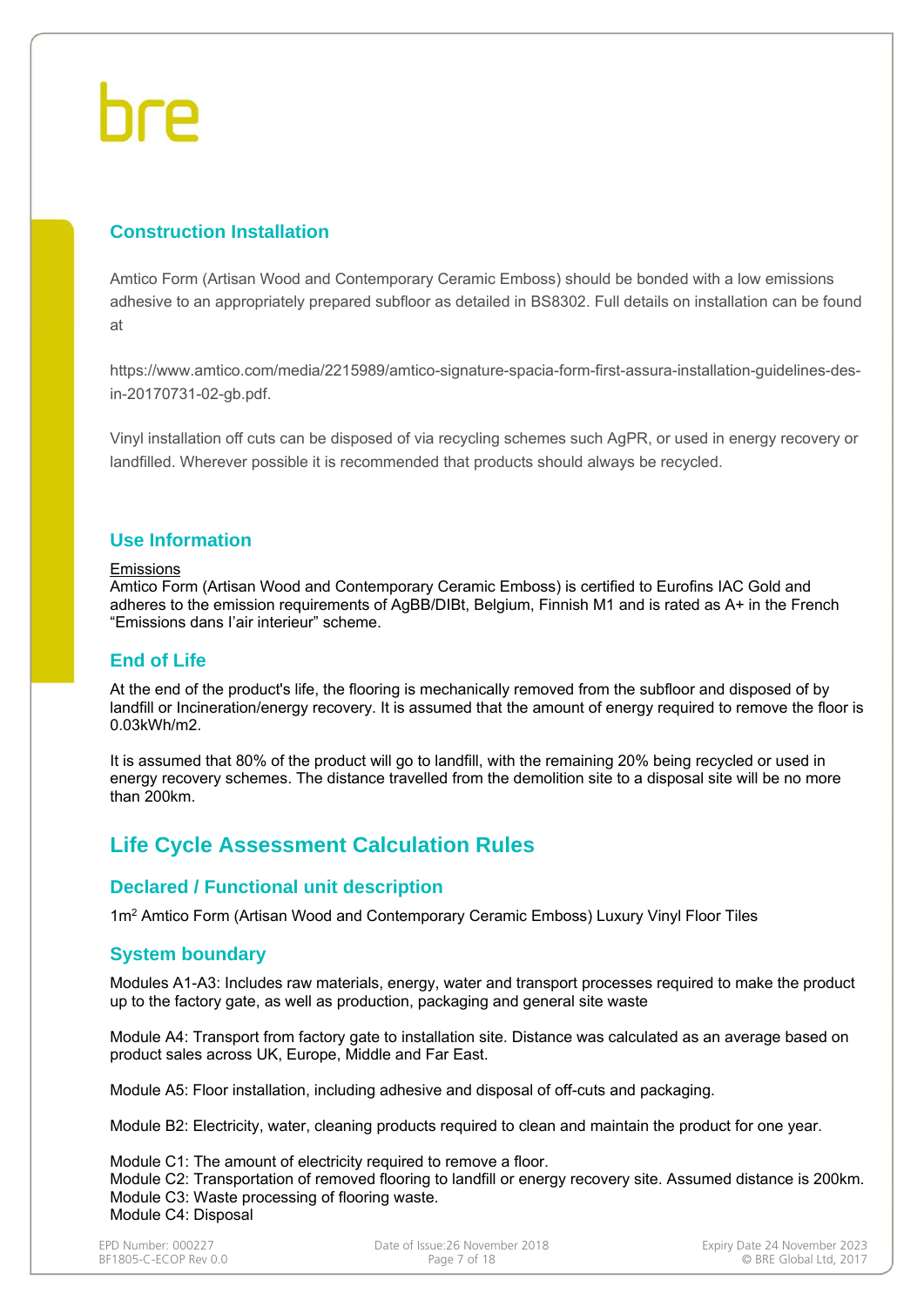#### **Data sources, quality and allocation**

Amtico manufactures other LVT products at its production site in addition to the product covered by this EPD. Calculations were performed to enable allocation of total site energy use, water and waste to the Amtico Form (Artisan Wood and Contemporary Ceramic Emboss) Luxury Vinyl Floor Tiles production. Allocation procedures were by physical allocation and are according to EN 15804 and are based on the ISO14044 guidance

Transportation distances were calculated for Amtico Form (Artisan Wood and Contemporary Ceramic Emboss), based percentage of total square meters supplied to a distribution centre or sales region and the distance to the distribution centre or sales region from the Coventry production site.

The LCA was calculated using BRE LINA V2.0.8 with Ecoinvent

#### **Cut-off criteria**

- 1. No manufacturing site water discharge volume data was available. Historical data indicated that 25% of the input water is discharge to the drain. The other 75% is lost through steam leaks, evaporation from cooling towers and quench water going to surface drains.
- 2. Transport distances to site were not calculated for Sales Business Units with <1% of product sales.
- 3. The product life was based on the commercial 12 years warranty. Residential warranty 30 years.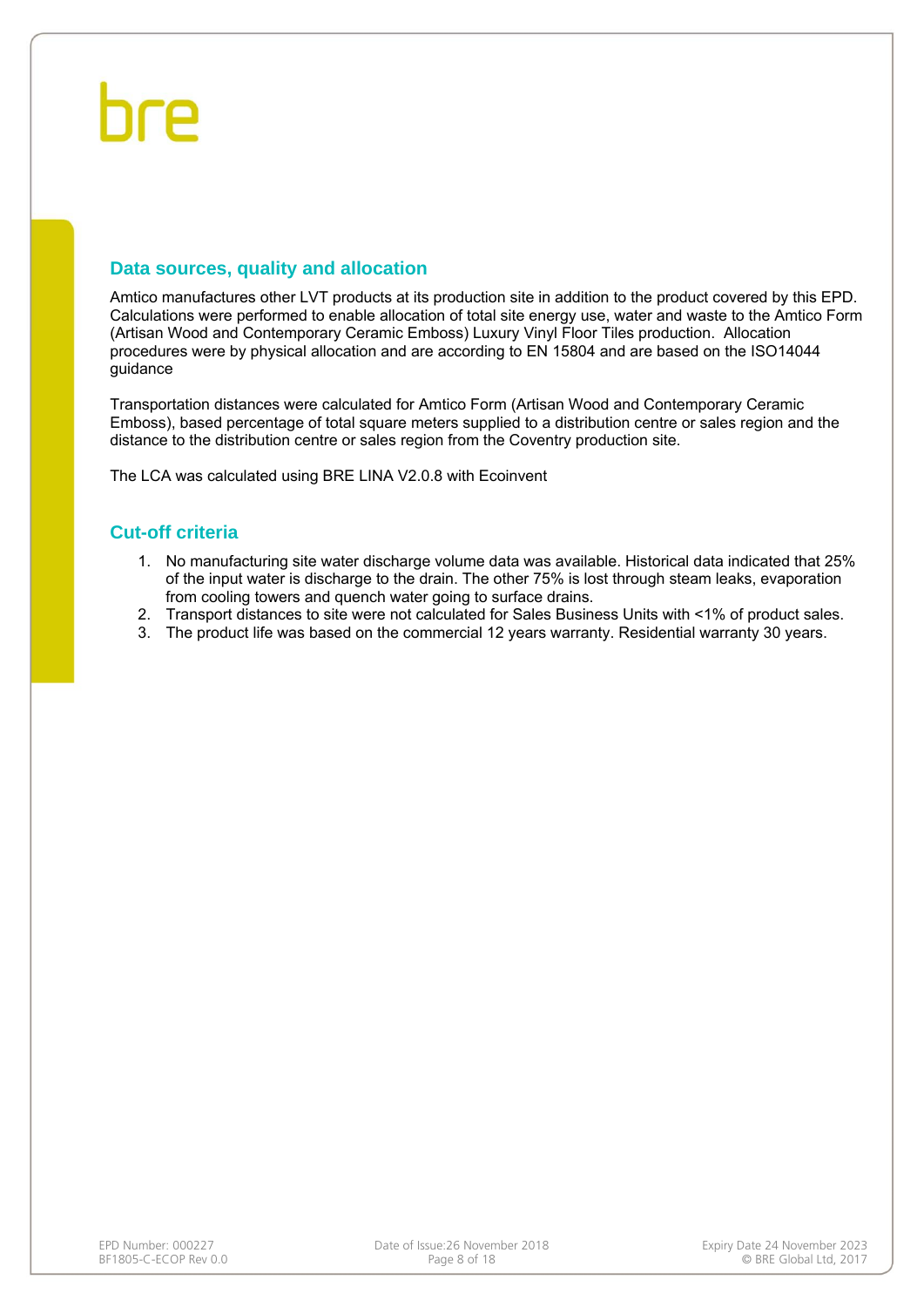### **LCA Results**

(MND = module not declared; MNR = module not relevant; INA = indicator not assessed; AGG = aggregated)

| Parameters describing environmental impacts                           |                                               |                |                              |                     |                              |                        |                                            |                 |                                |  |  |
|-----------------------------------------------------------------------|-----------------------------------------------|----------------|------------------------------|---------------------|------------------------------|------------------------|--------------------------------------------|-----------------|--------------------------------|--|--|
|                                                                       |                                               |                | <b>GWP</b>                   | <b>ODP</b>          | AP                           | EP                     | <b>POCP</b>                                | <b>ADPE</b>     | <b>ADPF</b>                    |  |  |
|                                                                       |                                               |                | kg CO <sub>2</sub><br>equiv. | kg CFC 11<br>equiv. | kg SO <sub>2</sub><br>equiv. | kg $(PO4)3-$<br>equiv. | kg C <sub>2</sub> H <sub>4</sub><br>equiv. | kg Sb<br>equiv. | MJ, net<br>calorific<br>value. |  |  |
|                                                                       | Raw material<br>supply                        | A <sub>1</sub> | $4.66e + 0$                  | 8.01e-1             | 1.62e-2                      | 4.27e-3                | 7.13e-3                                    | $2.12e-5$       | $1.23e+2$                      |  |  |
| Product stage                                                         | Transport                                     | A2             | $3.14e-1$                    | 5.58e-8             | 2.67e-3                      | 4.07e-4                | 2.63e-4                                    | 6.16e-7         | $4.66e + 0$                    |  |  |
|                                                                       | Manufacturing                                 | A3             | $1.03e + 0$                  | 1.20e-7             | 7.69e-3                      | 2.50e-3                | 6.58e-4                                    | 2.39e-6         | $2.41e+1$                      |  |  |
|                                                                       | Total (of product<br>stage)                   | $A1-3$         | $6.00 + 0$                   | 2.56e-7             | 2.65e-2                      | 7.17e-3                | 8.05e-3                                    | 2.42e-5         | $1.52e + 2$                    |  |  |
| Construction                                                          | Transport                                     | A4             | $1.78e + 0$                  | 3.09e-7             | 7.91e-3                      | 2.41e-3                | 1.84e-3                                    | 5.98e-6         | $2.65e+1$                      |  |  |
| process stage                                                         | Construction                                  | A <sub>5</sub> | $9.45e-1$                    | 1.25e-7             | 5.08e-3                      | 1.78e-3                | $1.24e-3$                                  | $5.24e-6$       | $2.36e+1$                      |  |  |
|                                                                       | Use                                           | <b>B1</b>      | <b>MND</b>                   | <b>MND</b>          | <b>MND</b>                   | <b>MND</b>             | <b>MND</b>                                 | <b>MND</b>      | <b>MND</b>                     |  |  |
|                                                                       | Maintenance                                   | <b>B2</b>      | $1.10e+1$                    | 7.92e-7             | 6.09e-2                      | 1.66e-2                | 4.34e-3                                    | 2.05e-5         | $1.89e + 2$                    |  |  |
|                                                                       | Repair                                        | B <sub>3</sub> | <b>MND</b>                   | <b>MND</b>          | <b>MND</b>                   | <b>MND</b>             | <b>MND</b>                                 | <b>MND</b>      | <b>MND</b>                     |  |  |
| Use stage                                                             | Replacement                                   | <b>B4</b>      | <b>MND</b>                   | <b>MND</b>          | <b>MND</b>                   | <b>MND</b>             | <b>MND</b>                                 | <b>MND</b>      | <b>MND</b>                     |  |  |
|                                                                       | Refurbishment                                 | <b>B5</b>      | <b>MND</b>                   | <b>MND</b>          | <b>MND</b>                   | <b>MND</b>             | <b>MND</b>                                 | <b>MND</b>      | <b>MND</b>                     |  |  |
|                                                                       | Operational<br>energy use                     | <b>B6</b>      | <b>MND</b>                   | <b>MND</b>          | <b>MND</b>                   | <b>MND</b>             | <b>MND</b>                                 | <b>MND</b>      | <b>MND</b>                     |  |  |
|                                                                       | Operational<br>water use                      | <b>B7</b>      | <b>MND</b>                   | <b>MND</b>          | <b>MND</b>                   | <b>MND</b>             | <b>MND</b>                                 | <b>MND</b>      | <b>MND</b>                     |  |  |
|                                                                       | Deconstruction,<br>demolition                 | C <sub>1</sub> | 1.80e-2                      | 1.17e-9             | 9.77e-5                      | 2.24e-5                | 5.56e-6                                    | $2.18e-8$       | 2.78e-1                        |  |  |
|                                                                       | Transport                                     | C <sub>2</sub> | 1.16e-1                      | $2.14 - 8$          | 3.88e-4                      | $1.02e-4$              | 6.77e-5                                    | 3.06e-7         | $1.75e + 0$                    |  |  |
| End of life                                                           | Waste<br>processing                           | C <sub>3</sub> | $0.00e + 0$                  | $0.00e + 0$         | $0.00e + 0$                  | $0.00e + 0$            | $0.00e + 0$                                | $0.00e + 0$     | $0.00e + 0$                    |  |  |
|                                                                       | Disposal                                      | C <sub>4</sub> | 1.78e-1                      | 7.63e-9             | 5.67e-4                      | 1.05e-2                | 6.20e-5                                    | 4.16e-8         | 7.08e-1                        |  |  |
| Potential<br>benefits and<br>loads beyond<br>the system<br>boundaries | Reuse,<br>recovery,<br>recycling<br>potential | D              | <b>MND</b>                   | <b>MND</b>          | <b>MND</b>                   | <b>MND</b>             | <b>MND</b>                                 | <b>MND</b>      | <b>MND</b>                     |  |  |

**Parameters describing environmental impacts**

GWP = Global Warming Potential;

ODP = Ozone Depletion Potential;

AP = Acidification Potential for Soil and Water;

EP = Eutrophication Potential;

POCP = Formation potential of tropospheric Ozone; ADPE = Abiotic Depletion Potential – Elements; ADPF = Abiotic Depletion Potential – Fossil Fuels;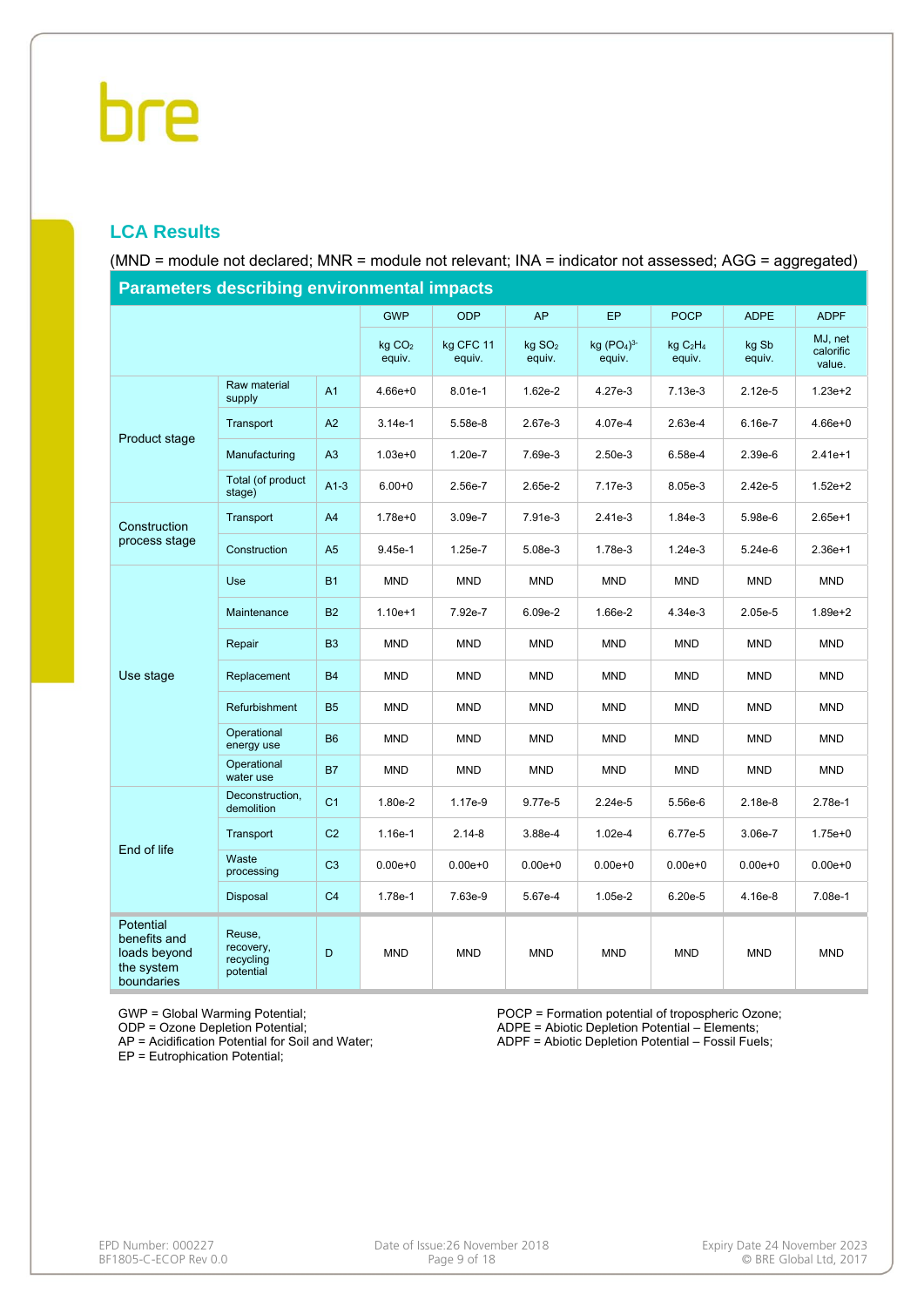#### **LCA Results (continued)**

| Parameters describing resource use, primary energy                    |                                               |                |             |              |             |              |              |              |  |  |  |  |
|-----------------------------------------------------------------------|-----------------------------------------------|----------------|-------------|--------------|-------------|--------------|--------------|--------------|--|--|--|--|
|                                                                       |                                               |                | <b>PERE</b> | <b>PERM</b>  | <b>PERT</b> | <b>PENRE</b> | <b>PENRM</b> | <b>PENRT</b> |  |  |  |  |
|                                                                       |                                               |                | <b>MJ</b>   | <b>MJ</b>    | MJ          | <b>MJ</b>    | MJ           | MJ           |  |  |  |  |
|                                                                       | Raw material<br>supply                        | A1             | $6.71e+0$   | 2.95e-4      | $6.71e+0$   | $1.39e + 2$  | $0.00e + 0$  | $1.39e + 2$  |  |  |  |  |
| Product stage                                                         | Transport                                     | A2             | 7.70e-2     | 1.99e-7      | 7.70e-2     | $4.67e + 0$  | $0.00e + 0$  | $4.67e + 0$  |  |  |  |  |
|                                                                       | Manufacturing                                 | A3             | $9.31e + 0$ | $3.43e-6$    | $9.31e + 0$ | $2.97e+1$    | $0.00e + 0$  | $2.97e+1$    |  |  |  |  |
|                                                                       | Total (of product<br>stage)                   | $A1-3$         | $1.61e+1$   | 2.99e-4      | $1.61e+1$   | $1.74e + 2$  | $0.00e + 0$  | $1.74e + 2$  |  |  |  |  |
| Construction                                                          | Transport                                     | A <sub>4</sub> | 6.36e-1     | 5.29 e-6     | 6.36e-1     | $2.68e+1$    | $0.00e + 0$  | $2.68e+1$    |  |  |  |  |
| process stage                                                         | Construction                                  | A <sub>5</sub> | $2.95e + 0$ | 2.00e-5      | $2.95e+0$   | $2.51e+1$    | $0.00e + 0$  | $2.51e+1$    |  |  |  |  |
|                                                                       | Use                                           | <b>B1</b>      | <b>MND</b>  | <b>MND</b>   | <b>MND</b>  | <b>MND</b>   | <b>MND</b>   | <b>MND</b>   |  |  |  |  |
|                                                                       | Maintenance                                   | <b>B2</b>      | $1.41e+1$   | $3.56e + -5$ | $1.41e+1$   | $2.40e + 2$  | $0.00e + 0$  | $2.40e + 2$  |  |  |  |  |
|                                                                       | Repair                                        | B <sub>3</sub> | <b>MND</b>  | <b>MND</b>   | <b>MND</b>  | <b>MND</b>   | <b>MND</b>   | <b>MND</b>   |  |  |  |  |
| Use stage                                                             | Replacement                                   | <b>B4</b>      | <b>MND</b>  | <b>MND</b>   | <b>MND</b>  | <b>MND</b>   | <b>MND</b>   | <b>MND</b>   |  |  |  |  |
|                                                                       | Refurbishment                                 | <b>B5</b>      | <b>MND</b>  | <b>MND</b>   | <b>MND</b>  | <b>MND</b>   | <b>MND</b>   | <b>MND</b>   |  |  |  |  |
|                                                                       | Operational<br>energy use                     | <b>B6</b>      | <b>MND</b>  | <b>MND</b>   | <b>MND</b>  | <b>MND</b>   | <b>MND</b>   | <b>MND</b>   |  |  |  |  |
|                                                                       | Operational<br>water use                      | <b>B7</b>      | <b>MND</b>  | <b>MND</b>   | <b>MND</b>  | <b>MND</b>   | <b>MND</b>   | <b>MND</b>   |  |  |  |  |
|                                                                       | Deconstruction,<br>demolition                 | C <sub>1</sub> | 2.40e-2     | 4.33e-8      | 2.40e-2     | $3.70e-1$    | $0.00e + 0$  | 3.70e-1      |  |  |  |  |
| End of life                                                           | Transport                                     | C <sub>2</sub> | 2.33e-2     | 8.67e-8      | 2.33e-2     | $1.74e + 0$  | $0.00e + 0$  | $1.74e + 0$  |  |  |  |  |
|                                                                       | Waste<br>processing                           | C <sub>3</sub> | $0.00e + 0$ | $0.00e + 0$  | $0.00e + 0$ | $0.00e + 0$  | $0.00e + 0$  | $0.00e + 0$  |  |  |  |  |
|                                                                       | Disposal                                      | C <sub>4</sub> | 2.27e-2     | 6.23e-8      | 2.27e-2     | 7.16e-1      | $0.00e + 0$  | 7.16e-1      |  |  |  |  |
| Potential<br>benefits and<br>loads beyond<br>the system<br>boundaries | Reuse,<br>recovery,<br>recycling<br>potential | D              | <b>MND</b>  | <b>MND</b>   | <b>MND</b>  | <b>MND</b>   | <b>MND</b>   | <b>MND</b>   |  |  |  |  |

PERE = Use of renewable primary energy excluding renewable primary energy used as raw materials;

PERM = Use of renewable primary energy resources used as raw materials;

PERT = Total use of renewable primary energy resources;

PENRE = Use of non-renewable primary energy excluding nonrenewable primary energy resources used as raw materials; PENRM = Use of non-renewable primary energy resources used as raw materials;

PENRT = Total use of non-renewable primary energy resource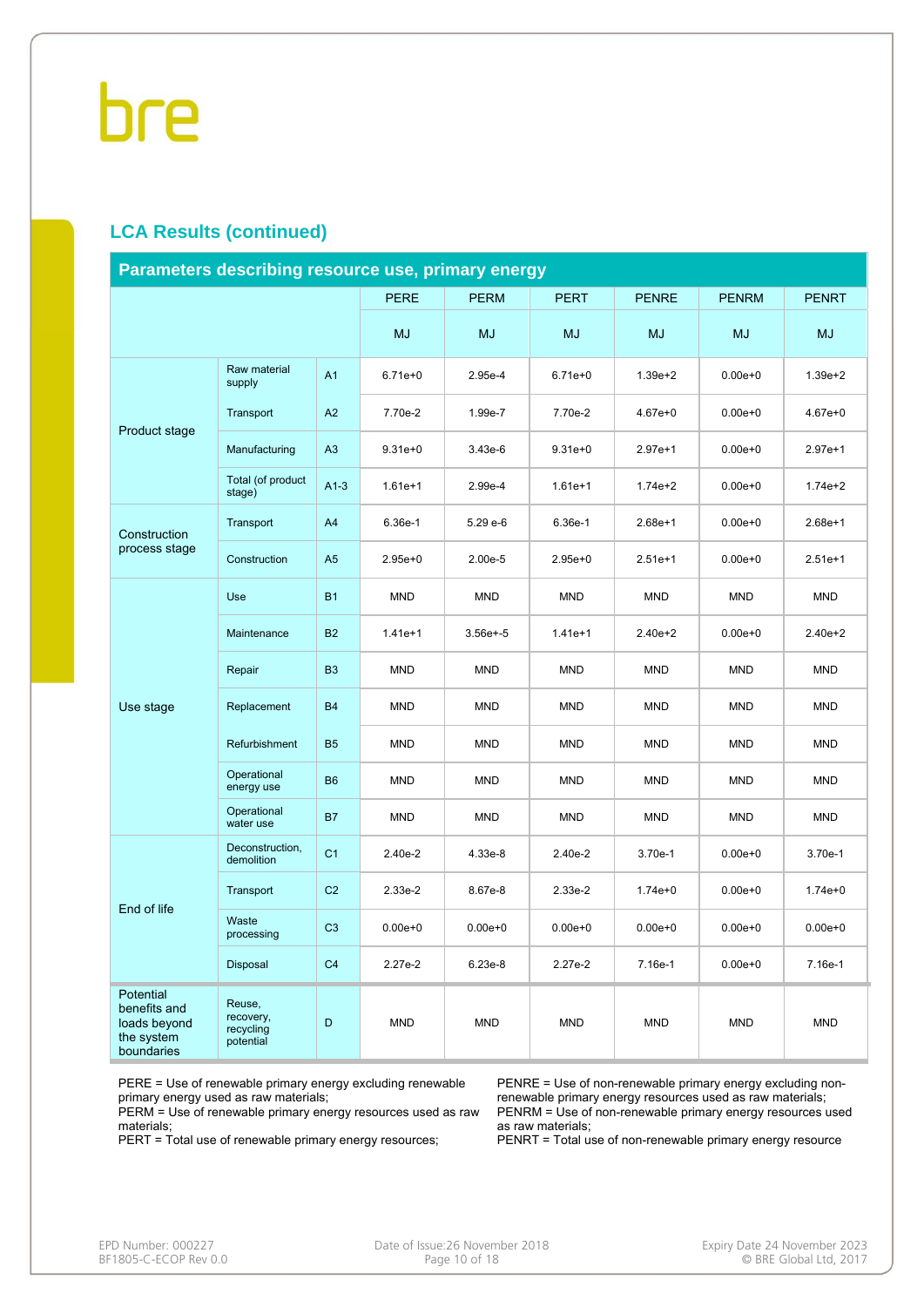### **LCA Results (continued)**

| Parameters describing resource use, secondary materials and fuels, use of water |                                               |                |             |                                  |                                  |                |  |  |  |
|---------------------------------------------------------------------------------|-----------------------------------------------|----------------|-------------|----------------------------------|----------------------------------|----------------|--|--|--|
|                                                                                 |                                               |                | <b>SM</b>   | <b>RSF</b>                       | <b>NRSF</b>                      | <b>FW</b>      |  |  |  |
|                                                                                 |                                               |                | kg          | <b>MJ</b><br>net calorific value | <b>MJ</b><br>net calorific value | m <sup>3</sup> |  |  |  |
|                                                                                 | Raw material<br>supply                        | A <sub>1</sub> | $0.00e + 0$ | $0.00e + 0$                      | $0.00e + 0$                      | 3.40e-1        |  |  |  |
| Product stage                                                                   | Transport                                     | A2             | $0.00e + 0$ | $0.00e + 0$                      | $0.00e + 0$                      | 1.05e-3        |  |  |  |
|                                                                                 | Manufacturing                                 | A3             | $0.00e + 0$ | $0.00e + 0$                      | $0.00e + 0$                      | $1.01e-2$      |  |  |  |
|                                                                                 | Total (of product<br>stage)                   | $A1-3$         | $0.00e + 0$ | $0.00e + 0$                      | $0.00e + 0$                      | $3.51e-1$      |  |  |  |
| Construction                                                                    | Transport                                     | A4             | $0.00e + 0$ | $0.00e + 0$                      | $0.00e + 0$                      | 7.65e-3        |  |  |  |
| process stage                                                                   | Construction                                  | A <sub>5</sub> | $0.00e + 0$ | $0.00e + 0$                      | $0.00e + 0$                      | 5.15e-2        |  |  |  |
|                                                                                 | <b>Use</b>                                    | <b>B1</b>      | <b>MND</b>  | <b>MND</b>                       | <b>MND</b>                       | <b>MND</b>     |  |  |  |
|                                                                                 | Maintenance                                   | <b>B2</b>      | $0.00e + 0$ | $0.00e + 0$                      | $0.00e + 0$                      | 7.99e-2        |  |  |  |
|                                                                                 | Repair                                        | B <sub>3</sub> | <b>MND</b>  | <b>MND</b>                       | <b>MND</b>                       | <b>MND</b>     |  |  |  |
| Use stage                                                                       | Replacement                                   | <b>B4</b>      | <b>MND</b>  | <b>MND</b>                       | <b>MND</b>                       | <b>MND</b>     |  |  |  |
|                                                                                 | Refurbishment                                 | <b>B5</b>      | <b>MND</b>  | <b>MND</b>                       | <b>MND</b>                       | <b>MND</b>     |  |  |  |
|                                                                                 | Operational<br>energy use                     | <b>B6</b>      | <b>MND</b>  | <b>MND</b>                       | <b>MND</b>                       | <b>MND</b>     |  |  |  |
|                                                                                 | Operational<br>water use                      | <b>B7</b>      | <b>MND</b>  | <b>MND</b>                       | <b>MND</b>                       | <b>MND</b>     |  |  |  |
|                                                                                 | Deconstruction,<br>demolition                 | C <sub>1</sub> | $0.00e + 0$ | $0.00e + 0$                      | $0.00e + 0$                      | 7.39e-5        |  |  |  |
| End of life                                                                     | Transport                                     | C <sub>2</sub> | $0.00e + 0$ | $0.00e + 0$                      | $0.00e + 0$                      | 3.80e-4        |  |  |  |
|                                                                                 | Waste<br>processing                           | C <sub>3</sub> | $0.00e + 0$ | $0.00e + 0$                      | $0.00e + 0$                      | $0.00e + 0$    |  |  |  |
|                                                                                 | Disposal                                      | C <sub>4</sub> | $0.00e + 0$ | $0.00e + 0$                      | $0.00e + 0$                      | 8.00e-4        |  |  |  |
| <b>Potential</b><br>benefits and<br>loads beyond<br>the system<br>boundaries    | Reuse,<br>recovery,<br>recycling<br>potential | D              | <b>MND</b>  | <b>MND</b>                       | <b>MND</b>                       | <b>MND</b>     |  |  |  |

SM = Use of secondary material;

RSF = Use of renewable secondary fuels;

NRSF = Use of non-renewable secondary fuels; FW = Net use of fresh water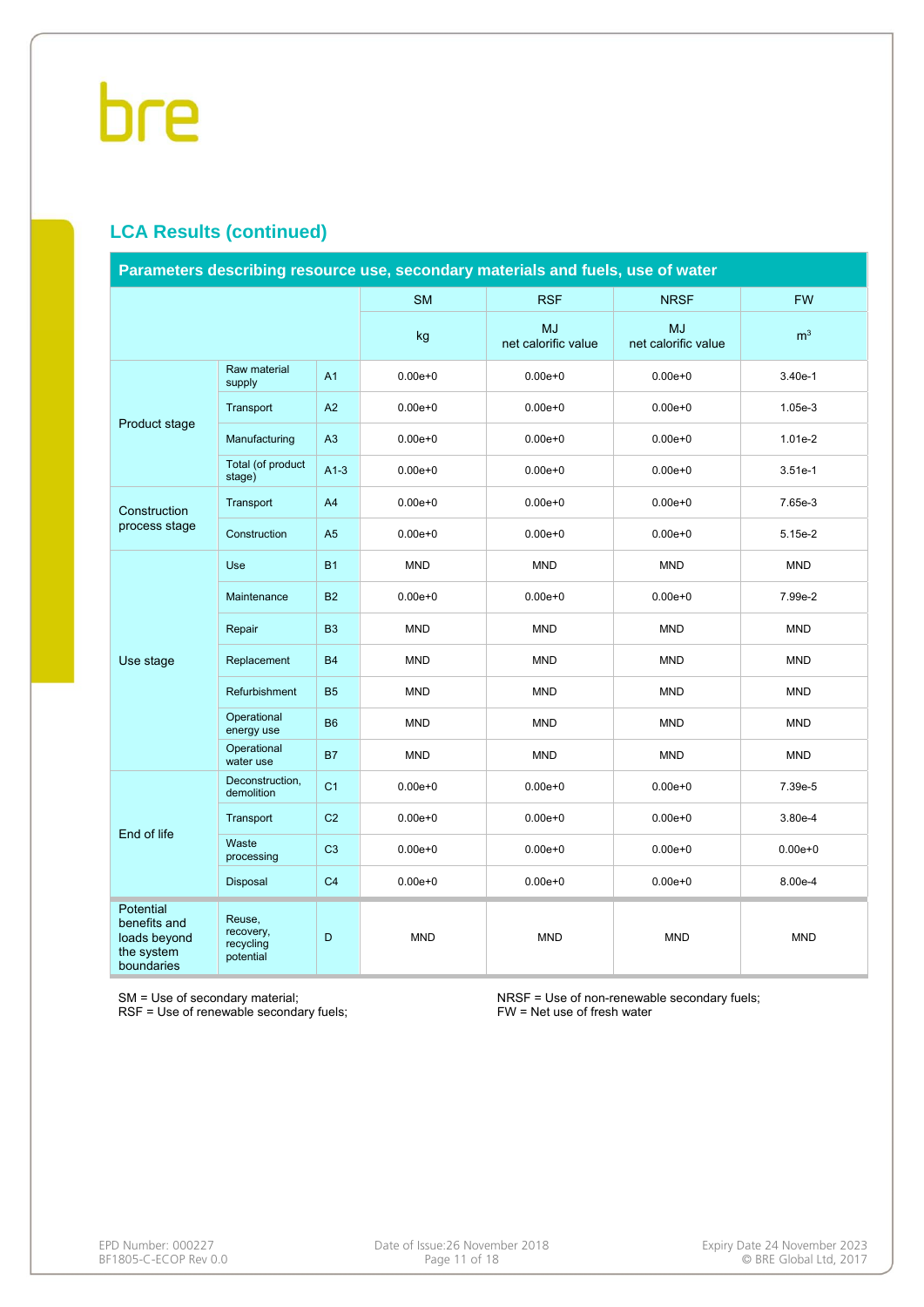### **LCA Results (continued)**

| Other environmental information describing waste categories                  |                                               |                |             |             |             |  |  |  |  |
|------------------------------------------------------------------------------|-----------------------------------------------|----------------|-------------|-------------|-------------|--|--|--|--|
|                                                                              |                                               |                | <b>HWD</b>  | <b>NHWD</b> | <b>RWD</b>  |  |  |  |  |
|                                                                              |                                               |                | kg          | kg          | kg          |  |  |  |  |
|                                                                              | Raw material<br>supply                        | A <sub>1</sub> | $1.03e-1$   | 5.66e-2     | 2.23e-5     |  |  |  |  |
| Product stage                                                                | Transport                                     | A2             | 1.96e-3     | 1.58e-1     | 3.20e-5     |  |  |  |  |
|                                                                              | Manufacturing                                 | A3             | $1.12e-2$   | 4.83e-2     | 1.47e-4     |  |  |  |  |
|                                                                              | Total (of<br>product stage)                   | $A1-3$         | $1.16e-1$   | 2.63e-1     | $2.01e-4$   |  |  |  |  |
| Construction                                                                 | Transport                                     | A4             | 2.41e-2     | 7.41e-1     | 1.75e-4     |  |  |  |  |
| process stage                                                                | Construction                                  | A <sub>5</sub> | 2.07e-2     | $1.43e-1$   | 6.21e-5     |  |  |  |  |
|                                                                              | <b>Use</b>                                    | <b>B1</b>      | <b>MND</b>  | <b>MND</b>  | <b>MND</b>  |  |  |  |  |
|                                                                              | Maintenance                                   | <b>B2</b>      | $6.00e-2$   | 4.57e-1     | 1.15e-3     |  |  |  |  |
|                                                                              | Repair                                        | B <sub>3</sub> | <b>MND</b>  | <b>MND</b>  | <b>MND</b>  |  |  |  |  |
| Use stage                                                                    | Replacement                                   | <b>B4</b>      | <b>MND</b>  | <b>MND</b>  | <b>MND</b>  |  |  |  |  |
|                                                                              | Refurbishment                                 | <b>B5</b>      | <b>MND</b>  | <b>MND</b>  | <b>MND</b>  |  |  |  |  |
|                                                                              | Operational<br>energy use                     | <b>B6</b>      | <b>MND</b>  | <b>MND</b>  | <b>MND</b>  |  |  |  |  |
|                                                                              | Operational<br>water use                      | <b>B7</b>      | <b>MND</b>  | <b>MND</b>  | <b>MND</b>  |  |  |  |  |
|                                                                              | Deconstruction.<br>demolition                 | C <sub>1</sub> | 4.22e-5     | 4.49e-4     | 2.04e-6     |  |  |  |  |
| End of life                                                                  | Transport                                     | C <sub>2</sub> | 7.35e-4     | 8.18e-2     | 1.21e-5     |  |  |  |  |
|                                                                              | Waste<br>processing                           | C <sub>3</sub> | $0.00e + 0$ | $0.00e + 0$ | $0.00e + 0$ |  |  |  |  |
|                                                                              | Disposal                                      | C <sub>4</sub> | 5.37e-4     | $2.79e+0$   | 4.44e-6     |  |  |  |  |
| <b>Potential</b><br>benefits and<br>loads beyond<br>the system<br>boundaries | Reuse,<br>recovery,<br>recycling<br>potential | D              | <b>MND</b>  | <b>MND</b>  | <b>MND</b>  |  |  |  |  |

HWD = Hazardous waste disposed;

NHWD = Non-hazardous waste disposed;

RWD = Radioactive waste disposed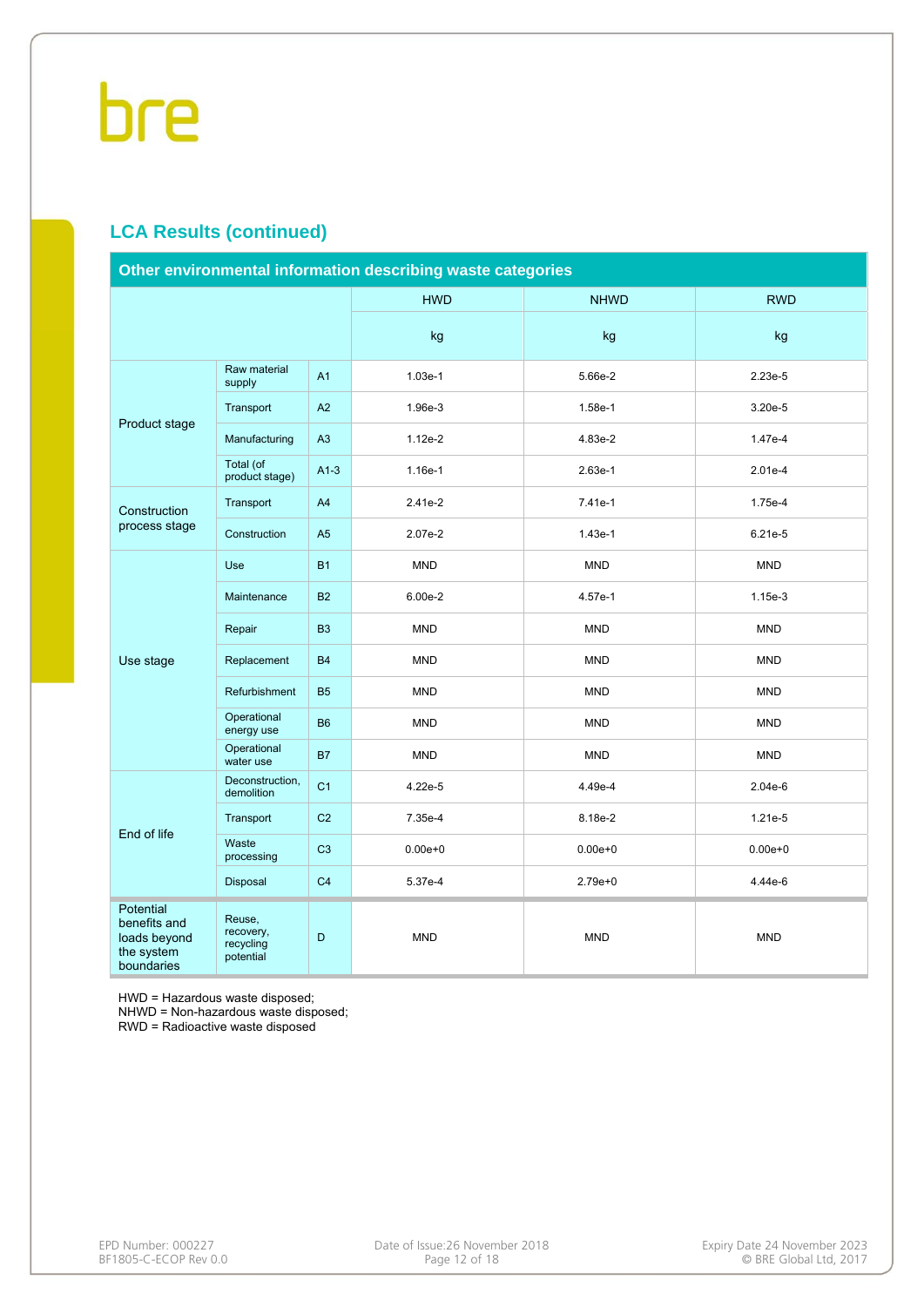### **LCA Results (continued)**

| Other environmental information describing output flows - at end of life |                                            |                |             |             |             |                          |  |  |  |  |
|--------------------------------------------------------------------------|--------------------------------------------|----------------|-------------|-------------|-------------|--------------------------|--|--|--|--|
|                                                                          |                                            |                | <b>CRU</b>  | <b>MFR</b>  | <b>MER</b>  | EE.                      |  |  |  |  |
|                                                                          |                                            |                | kg          | kg          | kg          | MJ per energy<br>carrier |  |  |  |  |
|                                                                          | Raw material<br>supply                     | A <sub>1</sub> | $0.00e + 0$ | $0.00e + 0$ | $0.00e + 0$ | $0.00e + 0$              |  |  |  |  |
| Product stage                                                            | Transport                                  | A2             | $0.00e + 0$ | $0.00e + 0$ | $0.00e + 0$ | $0.00e + 0$              |  |  |  |  |
|                                                                          | Manufacturing                              | A <sub>3</sub> | $0.00e + 0$ | 1.68e-1     | 4.15e-2     | $0.00e + 0$              |  |  |  |  |
|                                                                          | Total (of product<br>stage)                | $A1-3$         | $0.00e + 0$ | 1.68e-1     | 4.15e-2     | $0.00e + 0$              |  |  |  |  |
| Construction                                                             | Transport                                  | A4             | $0.00e + 0$ | $0.00e + 0$ | $0.00e + 0$ | $0.00e + 0$              |  |  |  |  |
| process stage                                                            | Construction                               | A <sub>5</sub> | $0.00e + 0$ | 3.65e-1     | 1.76e-1     | $0.00e + 0$              |  |  |  |  |
|                                                                          | Use                                        | <b>B1</b>      | <b>MND</b>  | <b>MND</b>  | <b>MND</b>  | <b>MND</b>               |  |  |  |  |
|                                                                          | Maintenance                                | <b>B2</b>      | $0.00e + 0$ | $0.00e + 0$ |             | $0.00e + 0$              |  |  |  |  |
|                                                                          | Repair                                     | <b>B3</b>      | <b>MND</b>  | <b>MND</b>  | <b>MND</b>  | <b>MND</b>               |  |  |  |  |
| Use stage                                                                | Replacement                                | <b>B4</b>      | <b>MND</b>  | <b>MND</b>  | <b>MND</b>  | <b>MND</b>               |  |  |  |  |
|                                                                          | Refurbishment                              | <b>B5</b>      | <b>MND</b>  | <b>MND</b>  | <b>MND</b>  | <b>MND</b>               |  |  |  |  |
|                                                                          | Operational<br>energy use                  | <b>B6</b>      | <b>MND</b>  | <b>MND</b>  | <b>MND</b>  | <b>MND</b>               |  |  |  |  |
|                                                                          | Operational<br>water use                   | <b>B7</b>      | <b>MND</b>  | <b>MND</b>  | <b>MND</b>  | <b>MND</b>               |  |  |  |  |
|                                                                          | Deconstruction,<br>demolition              | C <sub>1</sub> | $0.00e + 0$ | $0.00e + 0$ | $0.00e + 0$ | $0.00e + 0$              |  |  |  |  |
| End of life                                                              | Transport                                  | C <sub>2</sub> | $0.00e + 0$ | $0.00e + 0$ | $0.00e + 0$ | $0.00e + 0$              |  |  |  |  |
|                                                                          | Waste<br>processing                        | C <sub>3</sub> | $0.00e + 0$ | $0.00e + 0$ | $0.00e + 0$ | $0.00e + 0$              |  |  |  |  |
|                                                                          | Disposal                                   | C <sub>4</sub> | $0.00e + 0$ | $0.00e + 0$ | 6.90e-1     | $0.00e + 0$              |  |  |  |  |
| Potential<br>benefits and<br>loads beyond<br>the system<br>boundaries    | Reuse, recovery,<br>recycling<br>potential | D              | <b>MND</b>  | <b>MND</b>  | <b>MND</b>  | <b>MND</b>               |  |  |  |  |

CRU = Components for reuse; MFR = Materials for recycling

MER = Materials for energy recovery; EE = Exported Energy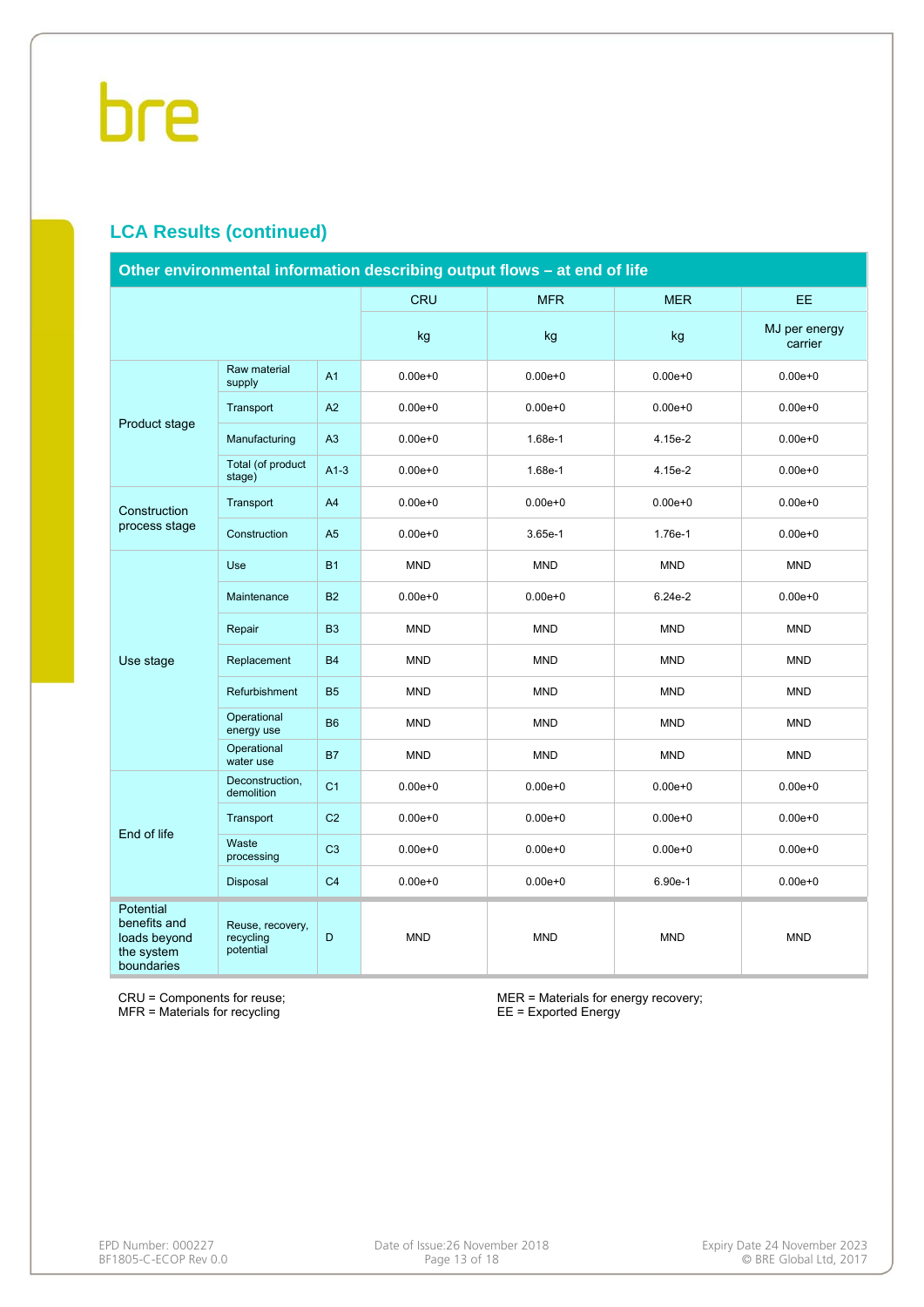# **Scenarios and additional technical information**

| <b>Scenarios and additional technical information</b> |                                                                                                                                                                                                                                                                                                                                                                                                                                                                  |                                                       |                   |  |  |  |  |  |  |  |  |
|-------------------------------------------------------|------------------------------------------------------------------------------------------------------------------------------------------------------------------------------------------------------------------------------------------------------------------------------------------------------------------------------------------------------------------------------------------------------------------------------------------------------------------|-------------------------------------------------------|-------------------|--|--|--|--|--|--|--|--|
| Scenario                                              | <b>Units</b><br>Parameter<br><b>Results</b>                                                                                                                                                                                                                                                                                                                                                                                                                      |                                                       |                   |  |  |  |  |  |  |  |  |
| $AA -$<br>Transport                                   | Products manufactured at Coventry are distributed in the UK, across Europe, Scandinavia, The Middle<br>and Far East. The average distance transported for each geographical market was calculated by<br>multiplying the distance travelled by the percentage sales volume by square meter. Sales regions where<br>sales were less than 1% were not considered.<br>The sales volumes were those in 2017. The transportation data is taken from Ecoinvent datasets |                                                       |                   |  |  |  |  |  |  |  |  |
| to the<br>building                                    | UK Direct Delivery: Diesel / Vehicle Van                                                                                                                                                                                                                                                                                                                                                                                                                         | Diesel / Van                                          | 0.32l/km          |  |  |  |  |  |  |  |  |
| site                                                  | Distance:                                                                                                                                                                                                                                                                                                                                                                                                                                                        | km                                                    | 258               |  |  |  |  |  |  |  |  |
|                                                       | Capacity utilisation (incl. empty returns)                                                                                                                                                                                                                                                                                                                                                                                                                       | $\frac{0}{0}$                                         | <b>Not Stated</b> |  |  |  |  |  |  |  |  |
|                                                       | Bulk density of transported products                                                                                                                                                                                                                                                                                                                                                                                                                             | kg/m <sup>3</sup>                                     | 1389              |  |  |  |  |  |  |  |  |
|                                                       | Worldwide: Diesel / 16-32 tonne Lorry                                                                                                                                                                                                                                                                                                                                                                                                                            | Diesel / 16-32<br>tonne Lorry                         | 0.032l/km         |  |  |  |  |  |  |  |  |
|                                                       | Distance:                                                                                                                                                                                                                                                                                                                                                                                                                                                        | km                                                    | 126               |  |  |  |  |  |  |  |  |
|                                                       | Capacity utilisation (incl. empty returns)                                                                                                                                                                                                                                                                                                                                                                                                                       | $\%$                                                  | 35                |  |  |  |  |  |  |  |  |
|                                                       | Bulk density of transported productskg/m3                                                                                                                                                                                                                                                                                                                                                                                                                        | kg/m <sup>3</sup>                                     | 1389              |  |  |  |  |  |  |  |  |
|                                                       | <b>Worldwide: Ship</b>                                                                                                                                                                                                                                                                                                                                                                                                                                           | Litre of fuel type<br>per distance or<br>vehicle type | 303l/km           |  |  |  |  |  |  |  |  |
|                                                       | Distance:                                                                                                                                                                                                                                                                                                                                                                                                                                                        | km                                                    | 10                |  |  |  |  |  |  |  |  |
|                                                       | Capacity utilisation (incl. empty returns)                                                                                                                                                                                                                                                                                                                                                                                                                       | $\%$                                                  | 65                |  |  |  |  |  |  |  |  |
|                                                       | Bulk density of transported productskg/m3                                                                                                                                                                                                                                                                                                                                                                                                                        | kg/m <sup>3</sup>                                     | 1389              |  |  |  |  |  |  |  |  |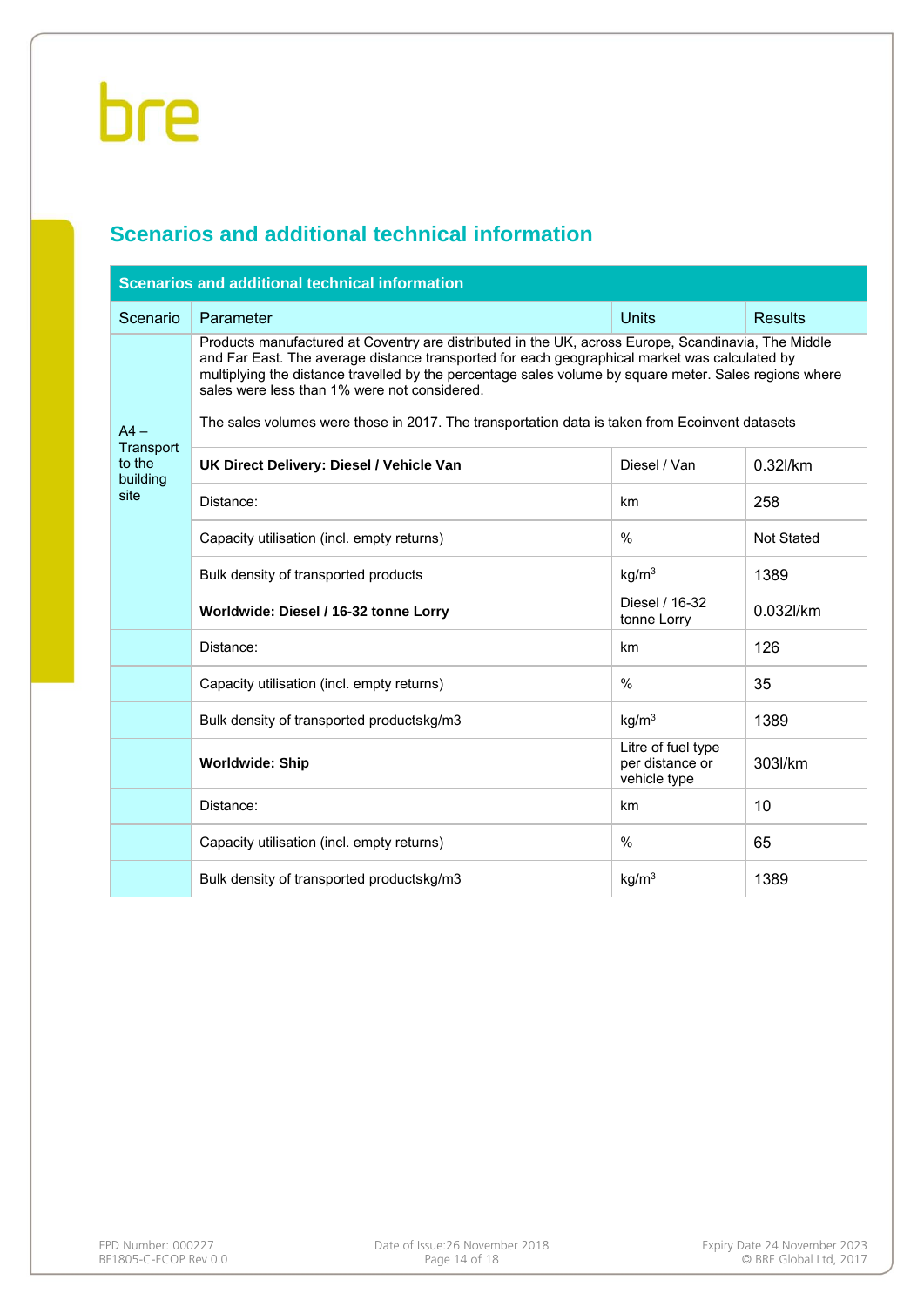| % Installation Wastage Rate                                                                                                                                                                                                                                                                                                                                                                                                                                                                                                                                                                                                                                                                                 |                         |                                                                                                                                                                                                                                                                                                                                                                                                                                                                                                                                  |                                                                                                                                                                                                                                                                                                                                                                                                                                                                                                                                                                                                                                                                                                                                                                                                                                                                                                                                                                                                                                                                                        |  |  |  |  |
|-------------------------------------------------------------------------------------------------------------------------------------------------------------------------------------------------------------------------------------------------------------------------------------------------------------------------------------------------------------------------------------------------------------------------------------------------------------------------------------------------------------------------------------------------------------------------------------------------------------------------------------------------------------------------------------------------------------|-------------------------|----------------------------------------------------------------------------------------------------------------------------------------------------------------------------------------------------------------------------------------------------------------------------------------------------------------------------------------------------------------------------------------------------------------------------------------------------------------------------------------------------------------------------------|----------------------------------------------------------------------------------------------------------------------------------------------------------------------------------------------------------------------------------------------------------------------------------------------------------------------------------------------------------------------------------------------------------------------------------------------------------------------------------------------------------------------------------------------------------------------------------------------------------------------------------------------------------------------------------------------------------------------------------------------------------------------------------------------------------------------------------------------------------------------------------------------------------------------------------------------------------------------------------------------------------------------------------------------------------------------------------------|--|--|--|--|
|                                                                                                                                                                                                                                                                                                                                                                                                                                                                                                                                                                                                                                                                                                             | 0.02                    |                                                                                                                                                                                                                                                                                                                                                                                                                                                                                                                                  |                                                                                                                                                                                                                                                                                                                                                                                                                                                                                                                                                                                                                                                                                                                                                                                                                                                                                                                                                                                                                                                                                        |  |  |  |  |
|                                                                                                                                                                                                                                                                                                                                                                                                                                                                                                                                                                                                                                                                                                             |                         | Mass per unit<br>area of product<br>installed kg/m <sup>2</sup>                                                                                                                                                                                                                                                                                                                                                                                                                                                                  | 0.288                                                                                                                                                                                                                                                                                                                                                                                                                                                                                                                                                                                                                                                                                                                                                                                                                                                                                                                                                                                                                                                                                  |  |  |  |  |
|                                                                                                                                                                                                                                                                                                                                                                                                                                                                                                                                                                                                                                                                                                             |                         | Installation off<br>cuts mass per<br>unit area of<br>product installed<br>kg/m <sup>2</sup>                                                                                                                                                                                                                                                                                                                                                                                                                                      | 0.1736                                                                                                                                                                                                                                                                                                                                                                                                                                                                                                                                                                                                                                                                                                                                                                                                                                                                                                                                                                                                                                                                                 |  |  |  |  |
|                                                                                                                                                                                                                                                                                                                                                                                                                                                                                                                                                                                                                                                                                                             |                         | Mass per unit<br>area of product<br>installed kg/m <sup>2</sup>                                                                                                                                                                                                                                                                                                                                                                                                                                                                  | 0.201                                                                                                                                                                                                                                                                                                                                                                                                                                                                                                                                                                                                                                                                                                                                                                                                                                                                                                                                                                                                                                                                                  |  |  |  |  |
|                                                                                                                                                                                                                                                                                                                                                                                                                                                                                                                                                                                                                                                                                                             |                         | area of product<br>installed kg/m <sup>2</sup>                                                                                                                                                                                                                                                                                                                                                                                                                                                                                   | 0.155                                                                                                                                                                                                                                                                                                                                                                                                                                                                                                                                                                                                                                                                                                                                                                                                                                                                                                                                                                                                                                                                                  |  |  |  |  |
| Shrink Wrap                                                                                                                                                                                                                                                                                                                                                                                                                                                                                                                                                                                                                                                                                                 |                         |                                                                                                                                                                                                                                                                                                                                                                                                                                                                                                                                  |                                                                                                                                                                                                                                                                                                                                                                                                                                                                                                                                                                                                                                                                                                                                                                                                                                                                                                                                                                                                                                                                                        |  |  |  |  |
| etc.                                                                                                                                                                                                                                                                                                                                                                                                                                                                                                                                                                                                                                                                                                        |                         |                                                                                                                                                                                                                                                                                                                                                                                                                                                                                                                                  |                                                                                                                                                                                                                                                                                                                                                                                                                                                                                                                                                                                                                                                                                                                                                                                                                                                                                                                                                                                                                                                                                        |  |  |  |  |
|                                                                                                                                                                                                                                                                                                                                                                                                                                                                                                                                                                                                                                                                                                             |                         | kWh/m <sup>2</sup>                                                                                                                                                                                                                                                                                                                                                                                                                                                                                                               | 0.27                                                                                                                                                                                                                                                                                                                                                                                                                                                                                                                                                                                                                                                                                                                                                                                                                                                                                                                                                                                                                                                                                   |  |  |  |  |
|                                                                                                                                                                                                                                                                                                                                                                                                                                                                                                                                                                                                                                                                                                             |                         | I/yr./m <sup>2</sup>                                                                                                                                                                                                                                                                                                                                                                                                                                                                                                             | 3.224                                                                                                                                                                                                                                                                                                                                                                                                                                                                                                                                                                                                                                                                                                                                                                                                                                                                                                                                                                                                                                                                                  |  |  |  |  |
|                                                                                                                                                                                                                                                                                                                                                                                                                                                                                                                                                                                                                                                                                                             |                         | kg/yr./m <sup>2</sup>                                                                                                                                                                                                                                                                                                                                                                                                                                                                                                            | 0.0416                                                                                                                                                                                                                                                                                                                                                                                                                                                                                                                                                                                                                                                                                                                                                                                                                                                                                                                                                                                                                                                                                 |  |  |  |  |
| Amtico International (hereinafter referred to as the Company) hereby guarantees that in the event of<br>the Amtico Form (Artisan Wood and Contemporary Ceramic Emboss) flooring supplied to the original<br>purchaser under this agreement, requiring replacement due to 'Wear-out' from normal foot traffic within<br>ten years from the date of purchase,<br>Reference<br>service life<br>The floor will be repaired or replaced with the same or similar material free of charge. 'Wear-out'<br>means the removal of the pattern and colour from the Amtico Form (Artisan Wood and Contemporary<br>Ceramic Emboss) floor caused by the removal of the protective wear layer. Reference service life used |                         |                                                                                                                                                                                                                                                                                                                                                                                                                                                                                                                                  |                                                                                                                                                                                                                                                                                                                                                                                                                                                                                                                                                                                                                                                                                                                                                                                                                                                                                                                                                                                                                                                                                        |  |  |  |  |
|                                                                                                                                                                                                                                                                                                                                                                                                                                                                                                                                                                                                                                                                                                             |                         | Years                                                                                                                                                                                                                                                                                                                                                                                                                                                                                                                            | 12                                                                                                                                                                                                                                                                                                                                                                                                                                                                                                                                                                                                                                                                                                                                                                                                                                                                                                                                                                                                                                                                                     |  |  |  |  |
|                                                                                                                                                                                                                                                                                                                                                                                                                                                                                                                                                                                                                                                                                                             |                         | Years                                                                                                                                                                                                                                                                                                                                                                                                                                                                                                                            | 30                                                                                                                                                                                                                                                                                                                                                                                                                                                                                                                                                                                                                                                                                                                                                                                                                                                                                                                                                                                                                                                                                     |  |  |  |  |
|                                                                                                                                                                                                                                                                                                                                                                                                                                                                                                                                                                                                                                                                                                             |                         |                                                                                                                                                                                                                                                                                                                                                                                                                                                                                                                                  |                                                                                                                                                                                                                                                                                                                                                                                                                                                                                                                                                                                                                                                                                                                                                                                                                                                                                                                                                                                                                                                                                        |  |  |  |  |
|                                                                                                                                                                                                                                                                                                                                                                                                                                                                                                                                                                                                                                                                                                             | Description of scenario |                                                                                                                                                                                                                                                                                                                                                                                                                                                                                                                                  |                                                                                                                                                                                                                                                                                                                                                                                                                                                                                                                                                                                                                                                                                                                                                                                                                                                                                                                                                                                                                                                                                        |  |  |  |  |
| End of life,<br>C <sub>1</sub><br>At the end of the product's life, the flooring is mechanically removed from the subfloor and<br>disposed of by landfill or Incineration/energy recovery.                                                                                                                                                                                                                                                                                                                                                                                                                                                                                                                  |                         |                                                                                                                                                                                                                                                                                                                                                                                                                                                                                                                                  |                                                                                                                                                                                                                                                                                                                                                                                                                                                                                                                                                                                                                                                                                                                                                                                                                                                                                                                                                                                                                                                                                        |  |  |  |  |
|                                                                                                                                                                                                                                                                                                                                                                                                                                                                                                                                                                                                                                                                                                             |                         | recommended that products should always be recycled<br>Post installation Cleaning<br><b>Ancillary Materials</b><br><b>Material Waste</b><br>Cardboard Packaging<br>Wood Packaging<br>maintenance than low traffic situations.<br>The calculations are assumed for $1m^2$ per year.<br>52 Powered Cleaning operations a year, 1.5kW machine<br>52 Wet Cleans per year (Water use)<br>Detergent usage<br>in LCA was the commercial warranty<br><b>12 Year Commercial Product Warranty</b><br>30 Year Residential Product Warranty. | Amtico Form (Artisan Wood and Contemporary Ceramic Emboss) should be bonded with a suitable<br>low emissions adhesive to an appropriately prepared subfloor as detailed in BS8302. Full details on<br>installation can be found at www.amtico.com. Vinyl installation off cuts can be disposed of via recycling<br>schemes such AgPR, used in energy recovery schemes or landfilled. Wherever possible it is<br>1/m <sup>2</sup><br>Mass per unit<br>Mass per unit<br>area of product<br>installed kg/m <sup>2</sup><br>The required recommended cleaning and maintenance regime is dependent on the place of<br>installation and the foot traffic over the floor. High traffic areas will generally require more cleaning and<br>Dry cleaning may be performed with a dust mop or with a vacuum cleaner. Wet cleaning can be<br>performed with a mop, detergent and water. Power cleaning is also a possibility with scrubber driers<br>Commercial and residential warranties can be found on the Amtico website<br>https://www.amtico.com/commercial/technical/docs/form-collection/ |  |  |  |  |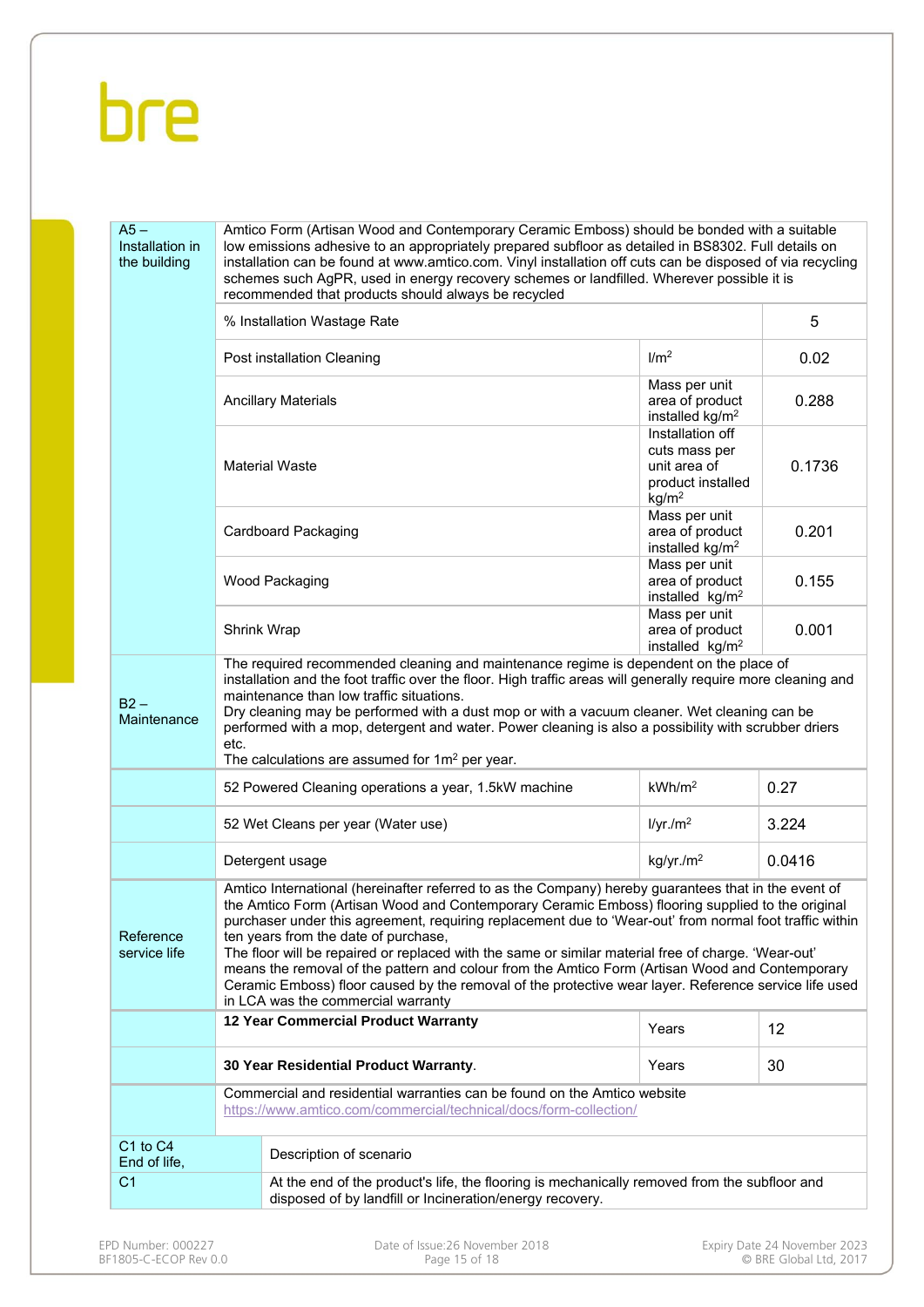|                | Electricity for power tools                                                                                                                                                                                    | kWh/m <sup>2</sup> | 0.03 |
|----------------|----------------------------------------------------------------------------------------------------------------------------------------------------------------------------------------------------------------|--------------------|------|
| C <sub>2</sub> | It is assumed that 80% of the dismantled goes to land fill and the remaining 20% is incinerated<br>for energy recovery or recycled. The disposal sites are within 200km of the demolition site                 |                    |      |
| C3             | The floor is mechanically removed from the installation and is then processed as follows,<br>Landfill 80%. No further processing required.<br>Incineration/energy recovery 20%. No further processing required |                    |      |
| C4             | Final disposal                                                                                                                                                                                                 |                    |      |
|                | Polyvinyl chloride Waste to Energy recovery                                                                                                                                                                    | kg                 | 0.69 |
|                | Polyvinyl chloride Waste to landfill                                                                                                                                                                           | kg                 | 2.78 |

### **Summary, comments and additional information**

#### **Product Brochures**

Amtico Form (Artisan Wood and Contemporary Ceramic Emboss) brochures is available at https://www.amtico.com/commercial/brochures/ https://www.amtico.com/flooring/brochures/

#### **Technical Product Information**

Amtico Form (Artisan Wood and Contemporary Ceramic Emboss) Technical Data Sheet, Declaration of Conformity, BREEAM Certificates, Slip resistance and Reaction to Fire test reports are available on the Amtico website.

https://www.amtico.com/commercial/technical/docs/form-collection/

#### **Technical Standards**

Copies of the test standards quoted in the Technical Data Sheets are available from the British Standards Institute website.

https://shop.bsigroup.com**/** 

#### **Warranties**

 Amtico Form (Artisan Wood and Contemporary Ceramic Emboss) Commercial and residential warranties can be found on the Amtico website

https://www.amtico.com/commercial/technical/docs/form-collection/

#### **Installation and Aftercare**

Installation, adhesives and aftercare instructions are available on the Amtico Website at https://www.amtico.com/commercial/technical/docs/form-collection/

and

https://www.amtico.com/commercial/technical/docs/adhesives-maintenance/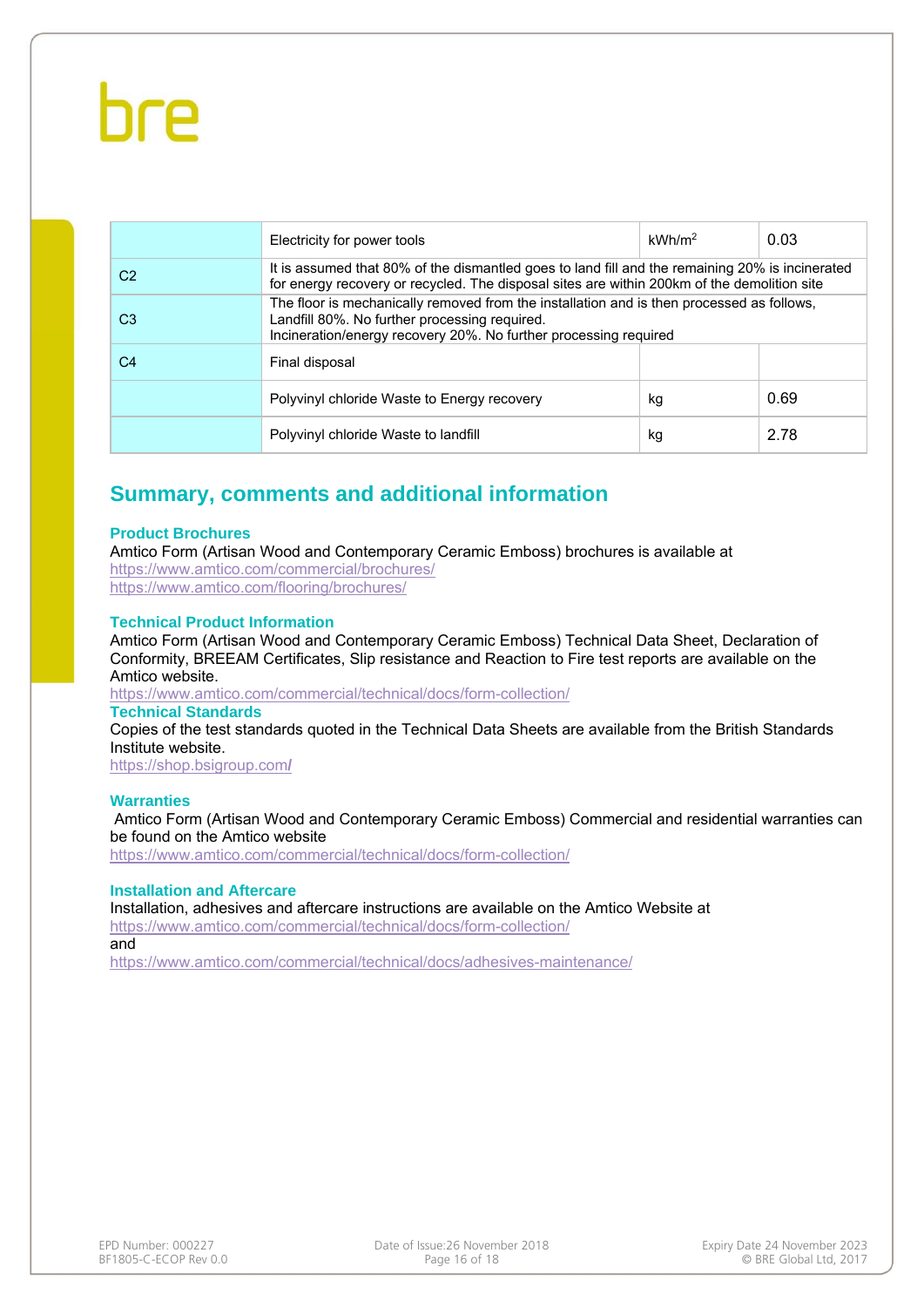### **Example of Amtico Form (Artisan Wood and Contemporary Ceramic Emboss)**

Fig1 Image of product



**Amtico Logo**

# amtico A MANNINGTON COMPANY

EPD Number: 000227 Date of Issue:26 November 2018 Expiry Date 24 November 2023